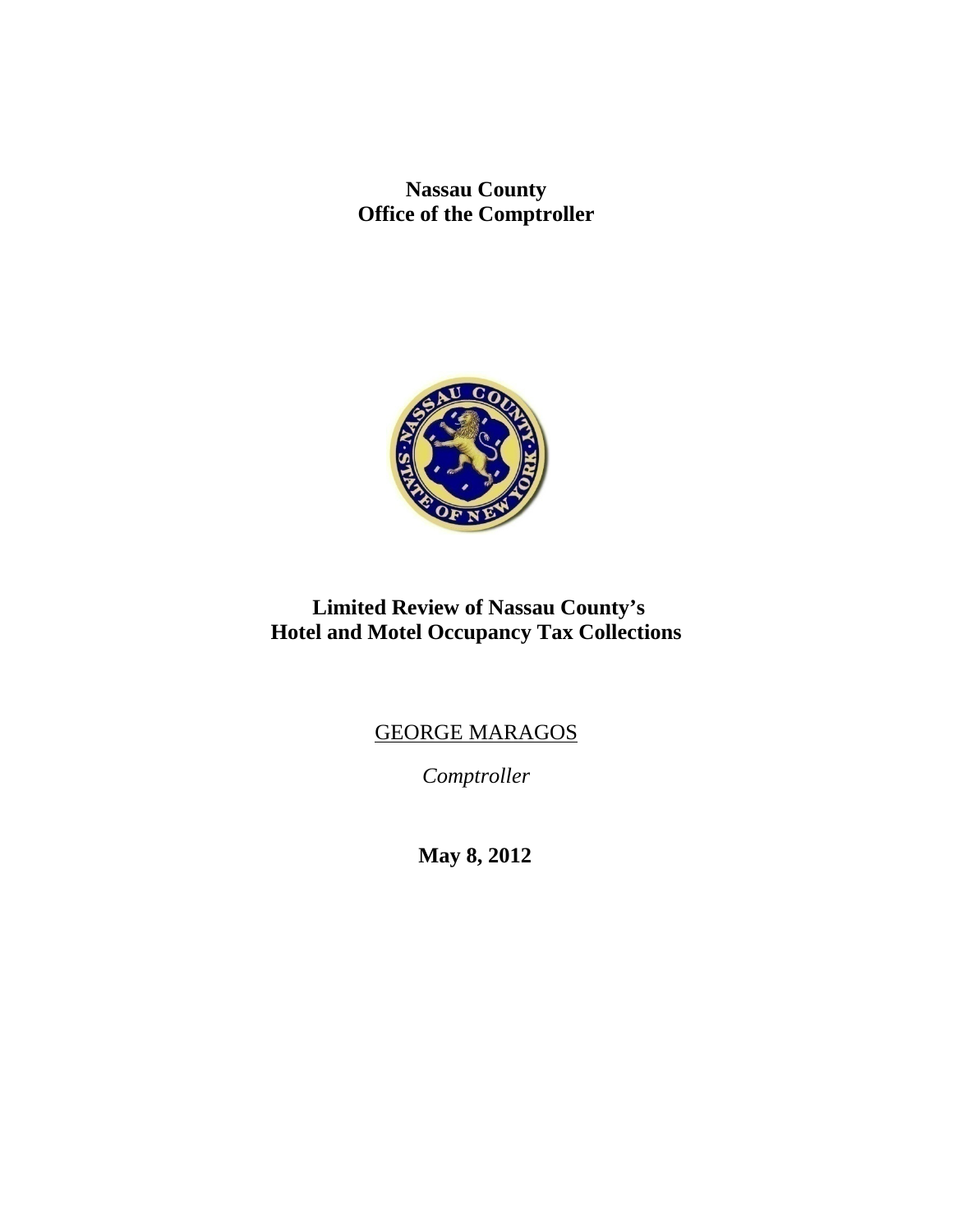# **NASSAU COUNTY**  *OFFICE OF THE COMPTROLLER*

# **GEORGE MARAGOS**

*Comptroller* 

Francis X. Moroney *Chief Deputy Comptroller* 

Joy M. Watson *Deputy Comptroller for Audit and Special Projects* 

Christopher Leimone *Counsel to the Comptroller* 

Jostyn Hernandez *Director of Communications* 

Audit Staff

JoAnn Greene  *Director of Field Audit* 

Janis McDermott *Field Audit Supervisor* 

Vincent Abbatiello *Assistant Director of Field Audit* 

> Brian Fredericks *Field Auditor*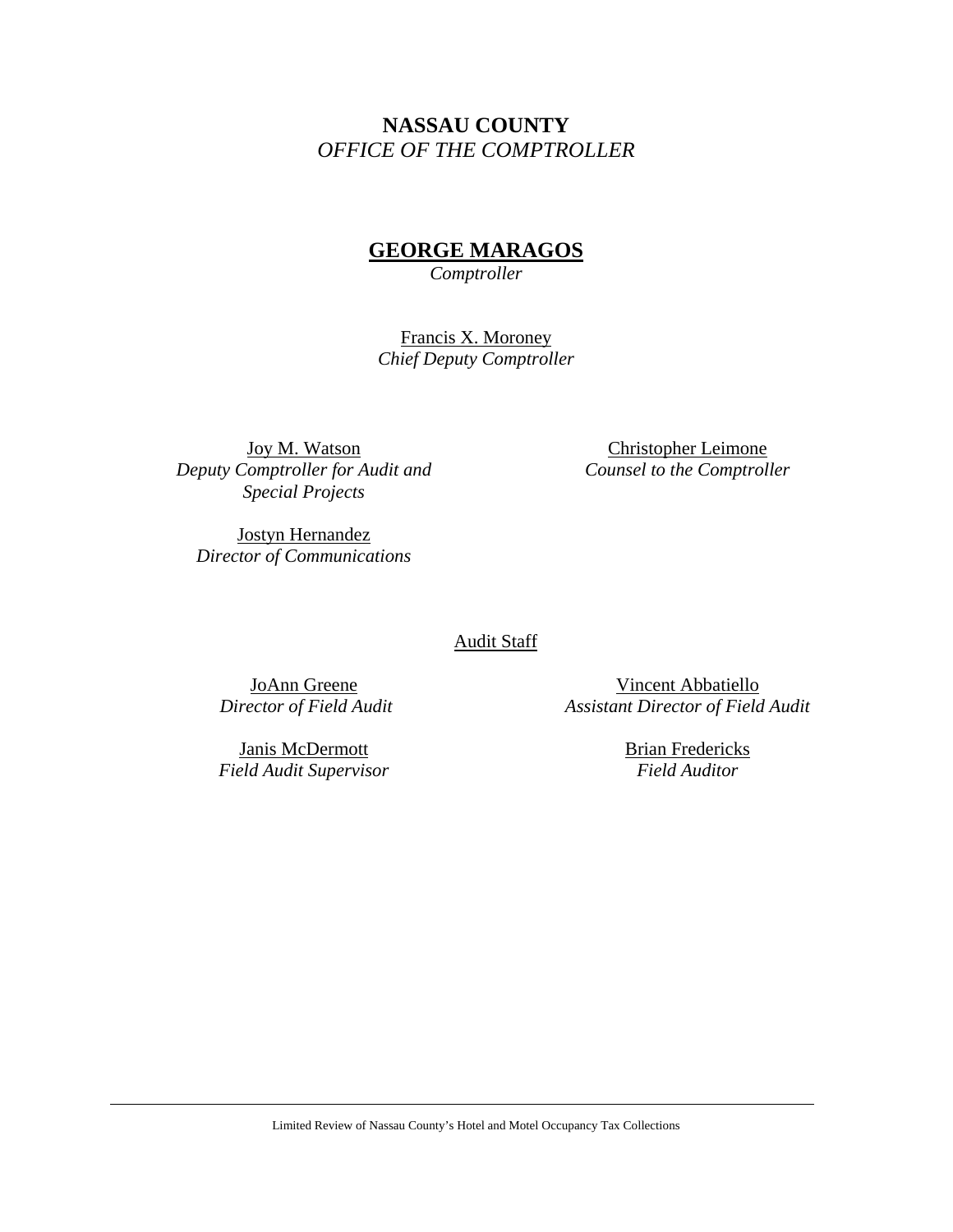## **Introduction**

The Nassau County Comptroller's Office has reviewed the administration and collection of the County's Hotel and Motel Occupancy Tax revenues for the period January 1, 2009 through December 31, 2010. Field visits were made to twelve (12) hotels and motels in order to verify that the taxes were reported and remitted to Nassau County and that certificates of authority to collect occupancy taxes were displayed, in compliance with County Law.

## **Background**

The Office of the Nassau County Treasurer ("Treasurer's Office") administers the collection of the County's hotel and motel occupancy tax. The State of New York authorized Nassau County to impose a tax "upon persons occupying hotel or motel rooms in such County."<sup>1</sup> Pursuant to this authority, in 1994 the County enacted the Nassau County Hotel and Motel Occupancy Tax, which provides that an occupancy tax at the rate of 3% of the per diem rental rate for each room shall be imposed. The owner or operator is responsible for the collection of this tax at the same time that he collects the rent from the occupant. The Local Law further provides that all owners of hotels/motels shall register with the Nassau County Treasurer's Office, and obtain a certificate of authority.<sup>2</sup>

According to the Local Law, "the revenues resulting from the imposition of the tax shall be used to promote tourism and convention business in Nassau County as well as to provide for care, maintenance and interpretation for the general public of certain structures and areas under the jurisdiction of the Nassau County Department of Recreation and Parks for operating or program support of non-profit museums and cultural organizations in Nassau County and to fulfill the general obligations of Nassau County."

In 2010, the Occupancy Tax revenue collected from 56 Nassau County hotels and motels by the Treasurer's Office was just over \$4 million. This revenue was down by \$1.6 million from 2007, just before the recession started, but represented an increase of over nine percent, or approximately \$350,000 from 2009's revenues. Nassau County Hotel and Motel Occupancy Tax revenues for the period 2007 through 2010 were as follows:

 $\overline{a}$  $1 N.Y.$  Tax Law § 1202-q (1)

<sup>&</sup>lt;sup>2</sup> Nassau County, N.Y., Misc. Laws, Title 24,  $\S1(1994)$ 

Limited Review of Nassau County's Hotel and Motel Occupancy Tax Collections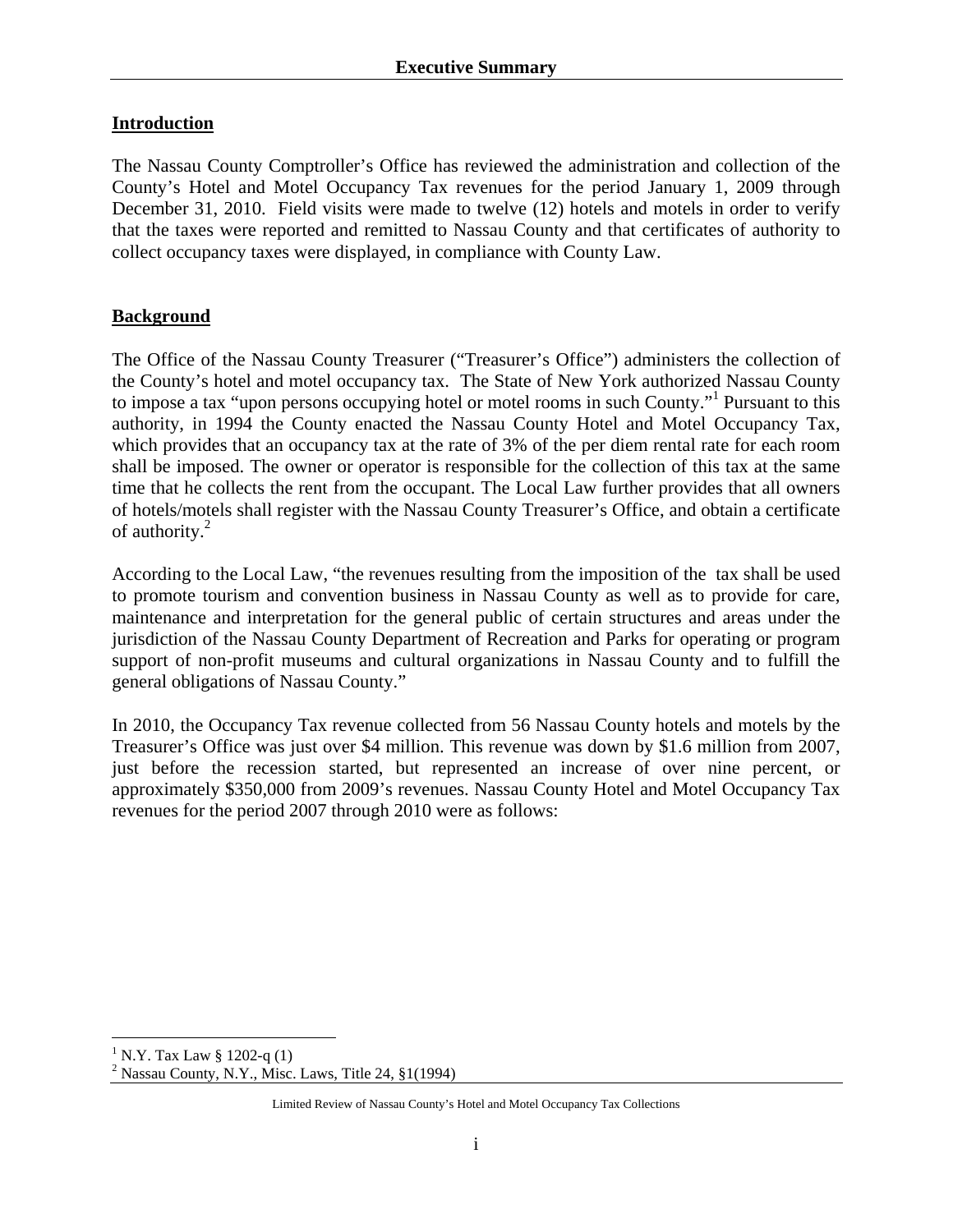| <b>Occupancy Tax Revenues</b> |             |                                |  |  |
|-------------------------------|-------------|--------------------------------|--|--|
| Year                          | Amount      | % Change from<br>Previous Year |  |  |
| 2007                          | \$5,638,698 | 32.56%                         |  |  |
| 2008                          | \$4,574,987 | $(18.86)\%$                    |  |  |
| 2009                          | \$3,666,232 | $(19.86)\%$                    |  |  |
| 2010                          | \$4,019,150 | 9.63%                          |  |  |

Twelve hotels and motels, approximately 21% of the properties, were selected for field visits in order to determine the accuracy and completeness of their Hotel and Motel Tax Remittances. We included in that sample, based on recommendations provided by the Treasurer's Office, two hotels that had instances of delinquencies in payments and one hotel that had not registered with the Treasurer's Office since its opening in 1994. The selected 12 hotels (which represented 21% of the 56 hotels and motels remitting occupancy taxes) and their revenues for 2009 and 2010 are as follows:

| <b>Establishment</b>                  | 2009         | 2010         |
|---------------------------------------|--------------|--------------|
| Long Island Marriott Hotel            | \$22,987,723 | \$24,411,709 |
| <b>Marriott Residence Inn</b>         | 7,334,958    | 7,925,784    |
| Inn at Fox Hollow                     | 6,685,488    | 6,938,463    |
| La Quinta Inn & Suites                | 4,969,418    | 4,837,378    |
| Inn at Great Neck                     | 4,215,750    | 4,077,746    |
| Red Roof Inn                          | 3,942,045    | 4,010,901    |
| Glen Cove Mansion & Conference Center | 3,903,483    | 4,507,995    |
| Inn at Plainview                      | 3,570,056    | 3,426,737    |
| Capri Lynbrook Motor Inn              | 1,327,071    | 1,293,945    |
| Allegria Hotel & Spa                  | 680,055      | 4,045,939    |
| Plantation Motel Inc.                 | 667,226      | 895,147      |
| <b>Jones Beach Hotel</b>              | 588,061      | 507,465      |
| <b>Totals</b>                         | \$60,871,334 | \$66,879,209 |

## **Audited Hotels and Motels Gross Revenues\***

\*Gross Revenue is per quarterly Hotel and Motel Tax Remittance Forms

See Appendix A for the details of the field visits to each hotel and motel.

Limited Review of Nassau County's Hotel and Motel Occupancy Tax Collections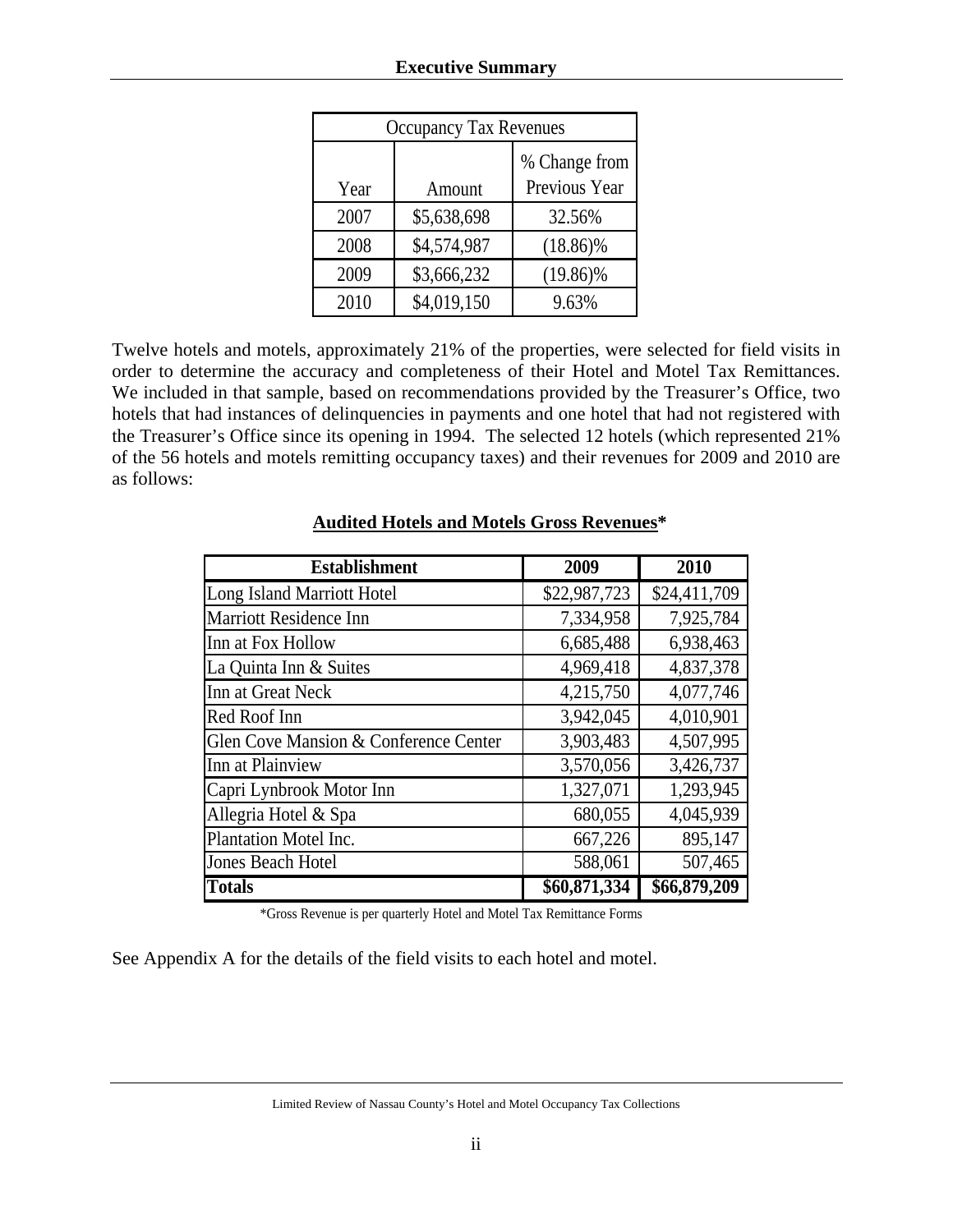#### **Comparison of Hotel/Motel Tax Revenues in Nassau and Suffolk Counties**

A comparison between Nassau and Suffolk Counties' hotel and motel tax revenues was performed, noting the number of registered hotels and motels in each County. We noted that in 2009, Suffolk County appeared to have been similarly affected by the recession, however, they experienced only a 9.58% decline in revenues, while Nassau County's revenues declined by a substantially higher 19.86%.

Even though Nassau County has only 56 hotels and motels, the approximately \$4 million received in 2010 was more than half of what Suffolk County received for its 359 hotels. Although Suffolk County has many more hotels than Nassau County, a considerable number are seasonal and operate for only a portion of the year, particularly those on the eastern end of Long Island.<sup>3</sup> Nassau County's proximity to New York City assists the County's hotels with attracting business travelers, and results in a higher occupancy rate than in Suffolk County.<sup>4</sup> It should be noted that in 2010, Suffolk County's revenues increased substantially because of a tax increase from .75% to 3% as of December, 1, 2009. This increase was reflected in 2010, as Suffolk County's Hotel and Motel Tax remittance cycle is the same as the New York State Quarterly Sales Tax Return schedule. Nassau County's quarterly cycle, on the other hand, follows the calendar year. The following schedule illustrates Nassau County and Suffolk County hotel and motel tax revenues for the years 2007 through 2010:

| Year  | Nassau County-<br>56 Hotels | % Change<br>from<br>Previous<br>Year | Suffolk County-<br>359 Hotels | % Change<br>from<br>Previous<br>Year |
|-------|-----------------------------|--------------------------------------|-------------------------------|--------------------------------------|
| 2007  | \$5,638,698                 |                                      | \$1,846,895                   |                                      |
| 2008  | \$4,574,987                 | $(18.86)\%$                          | \$1,902,964                   | 3.04%                                |
| 2009  | \$3,666,232                 | $(19.86)\%$                          | \$1,720,614                   | $(9.58)\%$                           |
| 2010* | \$4,019,150                 | 9.63%                                | \$7,014,299                   | 307.66%                              |

**Long Island Hotel and Motel Tax Revenue Comparison**

\* Suffolk County's tax rate increased from .75% to 3% as of December 1, 2009.

## **Audit Scope, Objective and Methodology**

<u>.</u>

The objective of the audit was to ascertain whether or not Nassau County is collecting all revenue to which it is entitled in the form of hotel/motel taxes. New York State and Nassau County law authorize the Treasurer's Office to collect the taxes.<sup>5</sup> The County Treasurer advised

<sup>&</sup>lt;sup>3</sup> Suffolk County Planning Commission, *Analysis of Hotels and Motels, Suffolk County, New York, (November* 1998), Suffolk County Department of Planning, *Demographic, Economic and Development Trends* (November 2008), Hotels and Motels, Suffolk County, New York (November 2, 2011).

<sup>&</sup>lt;sup>4</sup> Newsday, *Long Island Hotels 'Still Struggling'*, April 26, 2011.<br><sup>5</sup> Naw York Tay Law 8, 1202.5, Nessau County, N.Y., Miss. Law

 $<sup>5</sup>$  New York Tax Law § 1202-q, Nassau County, N.Y., Misc. Laws, Title 24, §3.B.</sup>

Limited Review of Nassau County's Hotel and Motel Occupancy Tax Collections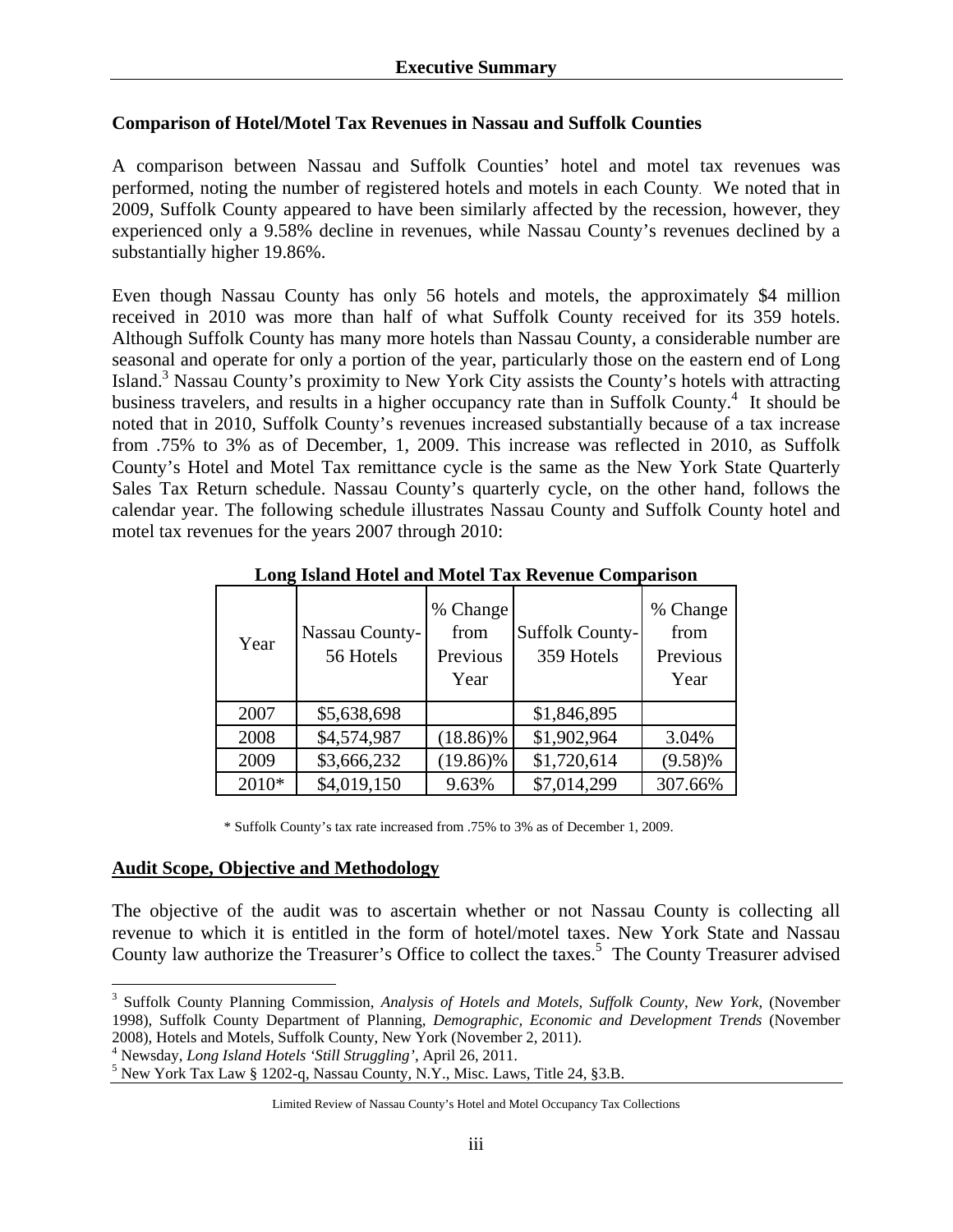the Comptroller's Office that a review of the collections indicated that an audit of the books and records of the remitters was necessary and requested that the Comptroller's Office's auditors perform the examination.<sup>6</sup>

To achieve our objective, we evaluated the internal controls and procedures of the Treasurer's Office and conducted audits of Occupancy Tax remittances in order to determine if:

- comprehensive written procedures were in place and up to date;
- hotel and motel operators' quarterly Occupancy Tax returns were reviewed for accuracy and completeness;
- all hotel and motel operators were registered with the Treasurer's Office; and
- delinquent and unregistered hotels were identified and adequate and timely collection efforts were in place.

The scope of this audit focused on the administration of the Occupancy Tax Law and the collection of Hotel and Motel Tax Remittances for years 2009 and 2010.

We interviewed officials and employees of the Treasurer's Office and of the hotels and motels we examined. We reviewed the list of registered operators as well as the financial records pertaining to the Occupancy Tax revenues. We assembled a data base of Nassau County hotels and motels and compared it with the list of registered operators.

At the request of officials of the Treasurer's Office, we reviewed the books and records of 12 Nassau County hotels and motels, to verify the accurateness and completeness of their Hotel and Motel Occupancy Tax remittances. See Appendix A for details of our methodology and findings.

## **Memorandum of Understanding between the Treasurer's Office and the Comptroller's Office**

A Memorandum of Understanding ("MOU") between the Treasurer's Office and the Comptroller's Office was signed on July 21, 2011, authorizing the Comptroller's Office to perform Occupancy Tax audits of hotels and motels. The agreement states that field audit staff members from the Comptroller's Office would be considered employees of the Treasurer's Office for the purpose of auditing, on behalf of the Treasurer, select hotels and motels in Nassau County.

1

<sup>&</sup>lt;sup>6</sup> February 24, 2011 E-mail from County Treasurer to Deputy County Comptroller.

Limited Review of Nassau County's Hotel and Motel Occupancy Tax Collections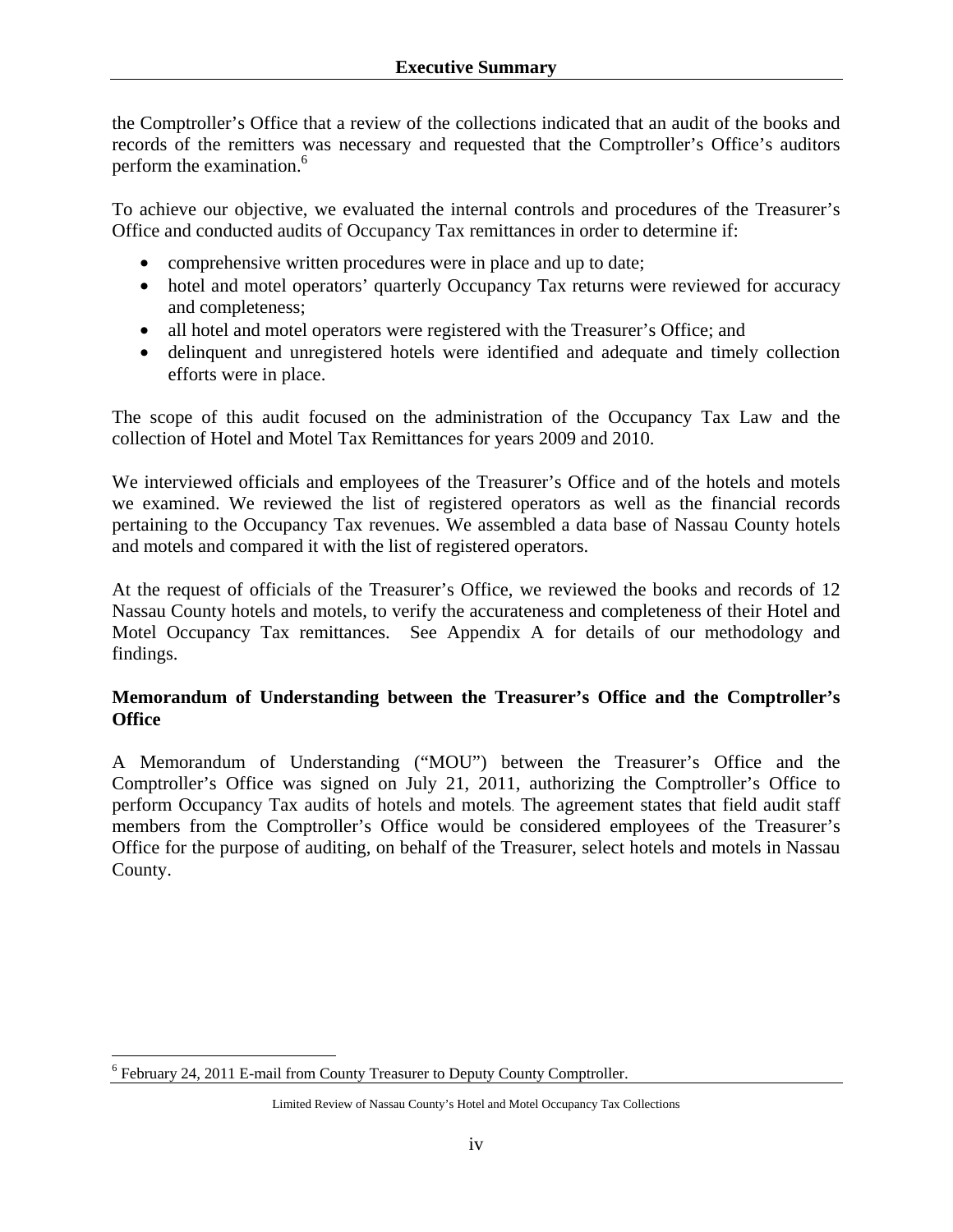#### **Summary of Significant Findings**

## **The Treasurer's Office Collection Efforts for Delinquent Hotel/Motel Tax Revenues have been Insufficient**

We noted that there were deficiencies in the Treasurer's Office's collection efforts for delinquent hotel/motel taxes. Department officials advised us that the Treasurer's Office has turned over collection efforts to the Office of the County Attorney since the County Attorney has enforcement authority. However, the Miscellaneous Laws of Nassau County state "Such tax shall be collected and administered by the County Treasurer by such means and in such manner as other taxes which are now collected and administered".<sup>7</sup> Therefore, the Treasurer's Office should be ensuring that collection efforts, even if delegated to another department, are ongoing and timely.

We were advised by Treasurer's Office employees that three hotels and motels were delinquent in paying their hotel/motel taxes, and in one instance, a hotel had not paid at all. In the past, the Office of the County Attorney assisted the Treasurer's Office in collecting hotel/motel taxes from delinquent or non-paying hotels and motels. However, the latest correspondence supporting the County's collection efforts for three of the four delinquent/non-paying hotels was dated in 2010. Our review noted that no recent follow-up efforts have been made by either the County Attorney's Office or the Treasurer's Office.

There have been multiple senior staff changes in both the County Treasurer's Office and the Office of the County Attorney, which may have affected the continuity of delinquent hotel/motel tax collection efforts. The Treasurer's Office does not have written procedures covering the hotel/motel tax revenue collection process, which could provide guidance and time frames on collection efforts. On December 2, 2011 we were advised by the Treasurer's Office that unpaid hotel/motel taxes will be referred to the County's collection agency, however, the Treasurer's Office is in the process of selecting a new collection agency. The Treasurer's Office also noted that they will develop a procedure for referring delinquent hotel/motel taxes to the collection agency.

## **The Treasurer's Office failed to issue Certificates of Authority as Required by County Law**

Nassau County law provides for hotels and motels to prominently display certificates of authority to collect the occupancy taxes for the information of their guests.<sup>8</sup> The Treasurer's Office was not furnishing such certificates to the County's hotels and motels, contrary to the Law, which calls for the Treasurer's Office to issue the certificates upon receiving applications from each new hotel and motel.<sup>9</sup> The Law requires that the certificate be prominently displayed

 $\overline{a}$ 

<sup>&</sup>lt;sup>7</sup> Nassau County, N.Y., Misc. Laws, Title 24,  $\S 3$  (B) (1994).

 $8$  Nassau County, N.Y., Misc. Laws, Title 24,  $\S 3$  (C) (1994).

<sup>&</sup>lt;sup>9</sup> Ibid.

Limited Review of Nassau County's Hotel and Motel Occupancy Tax Collections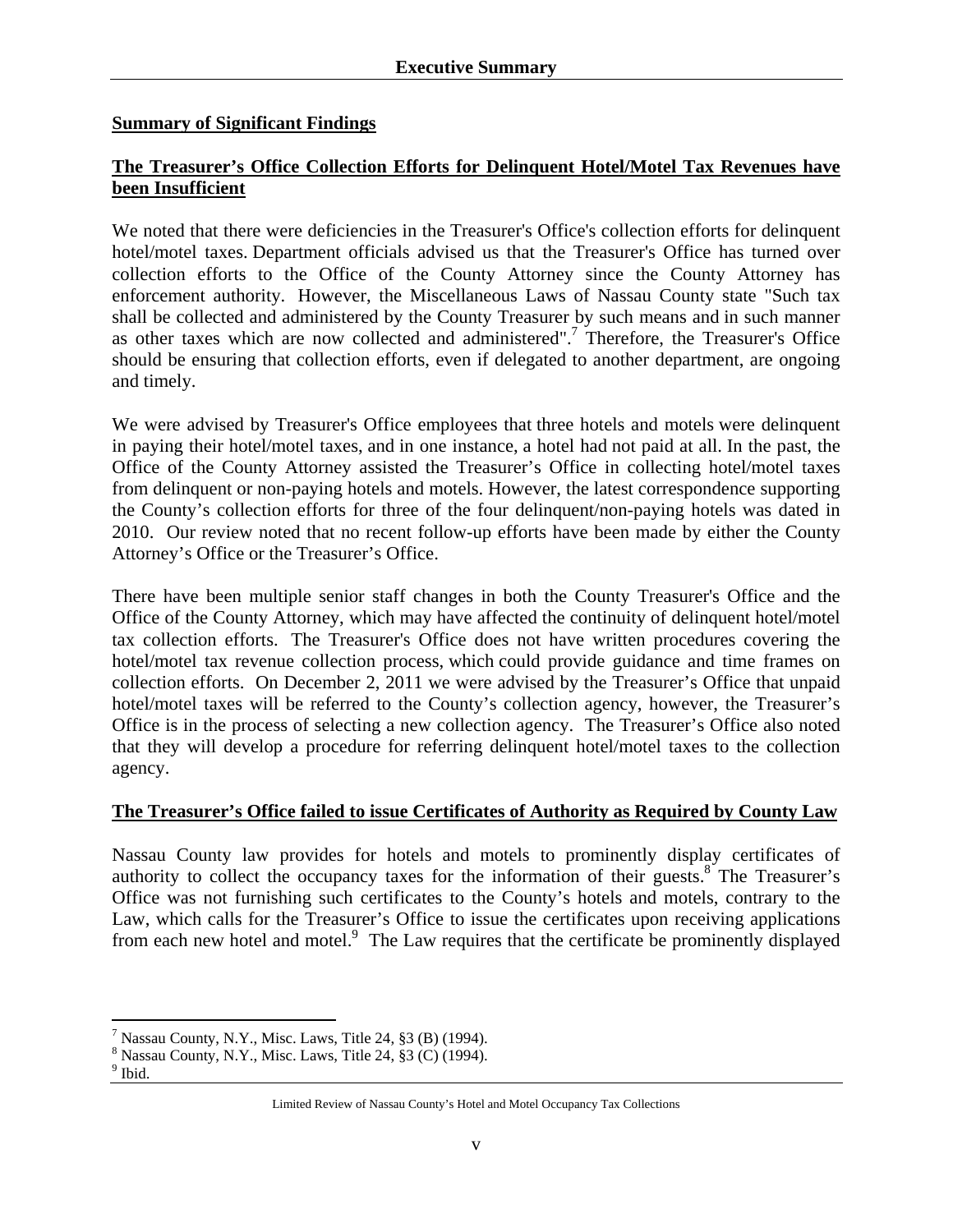by the hotel/motel so that it comes to the notice of all occupants and to anyone seeking occupancy.10

#### **Weaknesses were noted in the Treasurer's Office's Administrative Practices for Hotel and Motel Occupancy Tax Revenues**

The Treasurer's Office has not established written procedures for the administration and collection of hotel and motel occupancy taxes.

The Treasurer's Office failed to perform reconciliations of the Hotel and Motel occupancy tax revenues received and this resulted in a \$15,000 misposting of unrelated revenue to the Hotel and Motel Tax Revenue account.

The Field Accountant in the Treasurer's Office who performs most of the administrative and collection duties for hotel and motel taxes does not make field visits to the hotels and motels or request and review the supporting revenue and exemption information for most hotels and motels, even though it is part of her job specifications.

## **Two Hotels Failed to Register with the Treasurer's Office or Failed to Pay Hotel and Motel Occupancy Taxes**

The Jones Beach Hotel accrued over \$600,000 in fines to Nassau County due to its failure to register with the Treasurer's Office during the period November 1994 through July 2011. In addition, the Allegria Hotel & Spa has failed to pay its 2010 and 2011 quarterly hotel and motel occupancy taxes, which as of December, 2010 total more than \$112,000. See Appendix A for details.

\*\*\*\*\*\*

The matters covered in this report have been discussed with officials of the Treasurer's Office during this review. On March 14, 2012 we submitted a draft report to the Treasurer's Office for its comments. The Treasurer's written comments and our response to those comments are included as Appendix B to this report.

 $\overline{a}$  $10$  Ibid.

Limited Review of Nassau County's Hotel and Motel Occupancy Tax Collections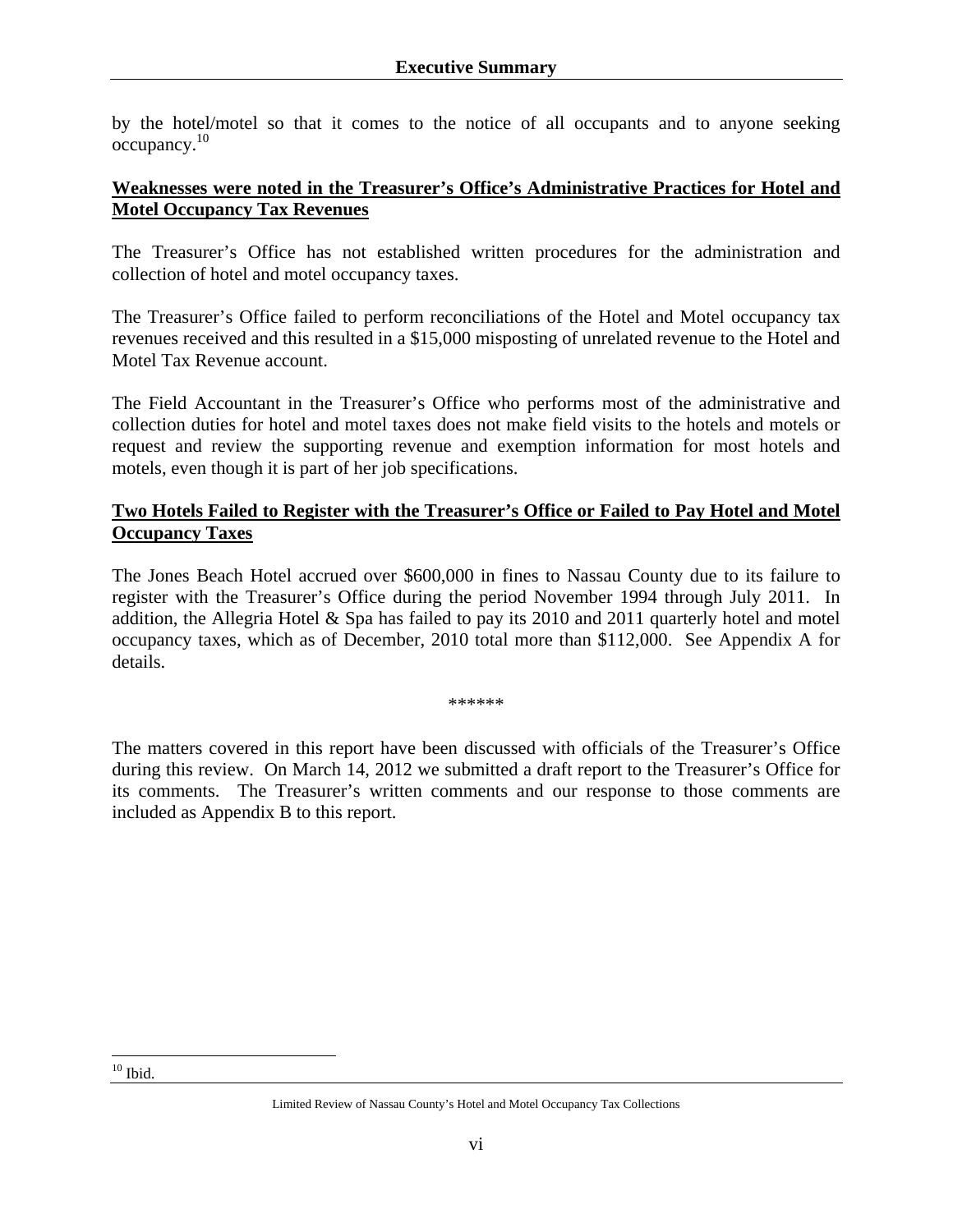| <b>Audit Finding</b><br><b>Page</b>                                                          |
|----------------------------------------------------------------------------------------------|
| The Treasurer's Office Collection Efforts for Delinquent Hotel/Motel Tax Revenues have been  |
| Inadequate Monitoring of Hotel and Motel Tax Remittances: Only Cursory Review, no Review     |
| The Treasurer's Office failed to issue Certificates of Authority as Required by County Law 3 |
| There are No Written Procedures for Hotel & Motel Occupancy Tax Collection                   |
| The Treasurer's Office's Unreconciled Receivables resulted in a Misposting of Revenue 4      |
| There was an Incorrect Allocation of Revenue between the Treasurer's Office and the          |
|                                                                                              |
|                                                                                              |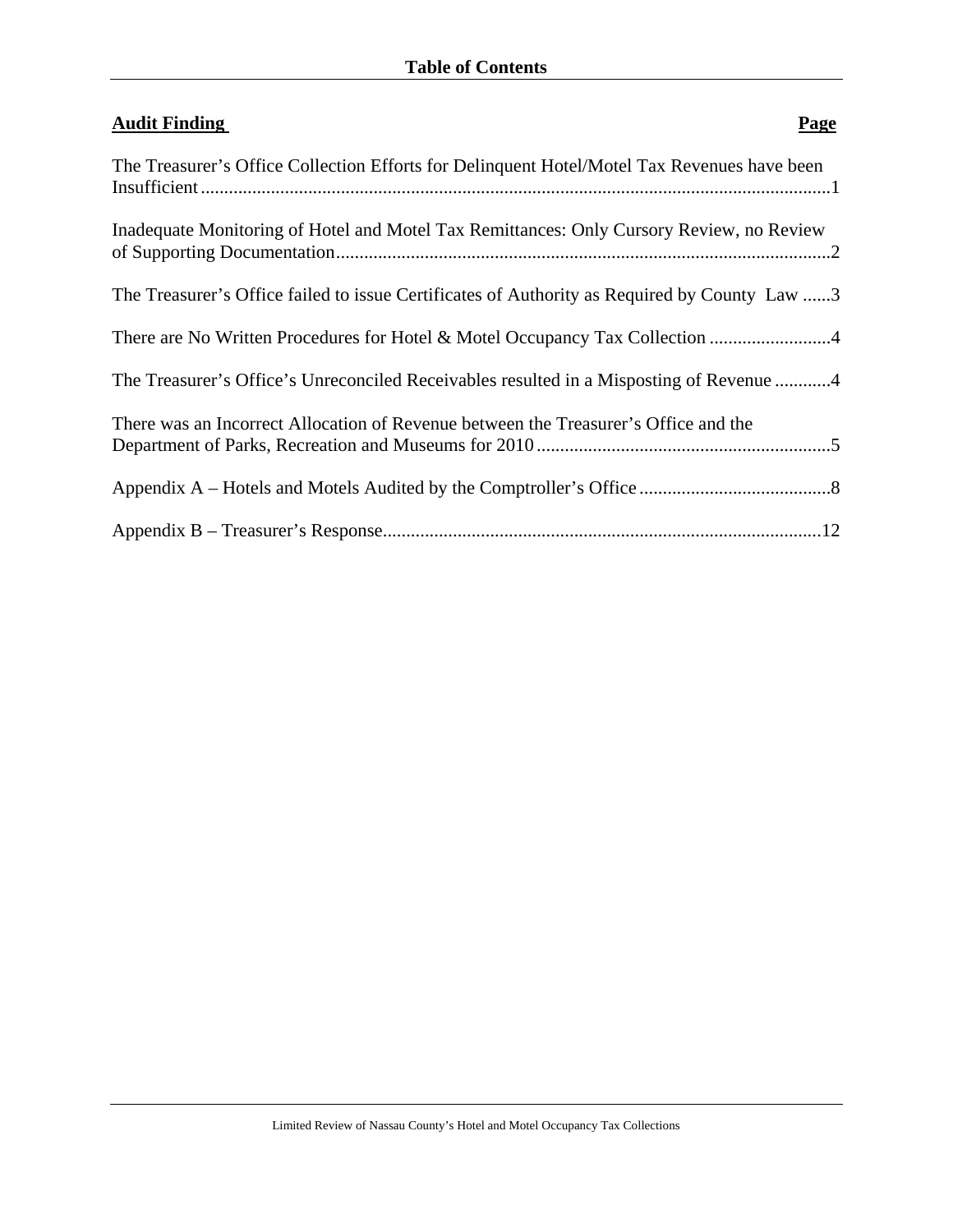## **Audit Finding (1):**

## **The Treasurer's Office Collection Efforts for Delinquent Hotel/Motel Tax Revenues have been Insufficient**

The Law provides that the hotel and motel occupancy tax be collected and administered by the Treasurer's Office. In addition, the Law requires that the owner of the hotel/motel file returns and make payments of the tax to the Treasurer's Office on the first day of each February, May, August and November. In 2010, 56 Nassau County hotels and motels paid approximately \$4 million to Nassau County in Hotel and Motel Occupancy Taxes. Hotels and motels failing to file a return or filing late will be subject to a penalty of 5% of the amount due, plus interest at the rate of 1% of the tax for each month after the payment became due.<sup>11</sup>

During the course of the audit, we noted that there were deficiencies in the Treasurer's Office's collection efforts for delinquent hotel/motel taxes. We noted the following exceptions:

- a) Department officials advised that the Treasurer's Office had turned over collection efforts to the Office of the County Attorney, which they indicated had enforcement authority. However, the Miscellaneous Laws of Nassau County state "Such tax shall be collected and administered by the County Treasurer by such means and in such manner as other taxes which are now collected and administered."<sup>12</sup> Therefore, the Treasurer's Office should be ensuring that collection efforts, even if delegated to another department, are ongoing and timely.
- b) As noted above, the Office of the County Attorney has assisted the Treasurer's Office in collecting hotel/motel taxes from delinquent or non-paying hotels and motels. We were advised by Treasurer's Office employees that three hotels and motels were delinquent in paying their hotel/motel taxes, and in one instance, a hotel had not paid at all. However, the last correspondence documenting collection efforts for three of the four delinquent/nonpaying hotels dated from 2010, indicating that no recent follow-up efforts had been made.

At the conclusion of our audit, we were advised that the Treasurer's Office intends to refer unpaid hotel and motel occupancy taxes to the County's collection agency; however, the County is in the process of selecting a new collection agency at this time.

## **Audit Recommendations:**

 $\overline{a}$ 

The Treasurer's Office should:

• contact the Office of the County Attorney's staff in order to coordinate and "step-up" collection efforts for delinquent or non-paying hotels and motels. This effort should

<sup>&</sup>lt;sup>11</sup> Nassau County, N.Y., Misc. Laws, Title 24, §3 (B), (E), and §7 (D) (1994).<br><sup>12</sup> Nassau County, N.Y., Misc. Laws, Title 24, §2 (B) (1994).

Limited Review of Nassau County's Hotel and Motel Occupancy Tax Collections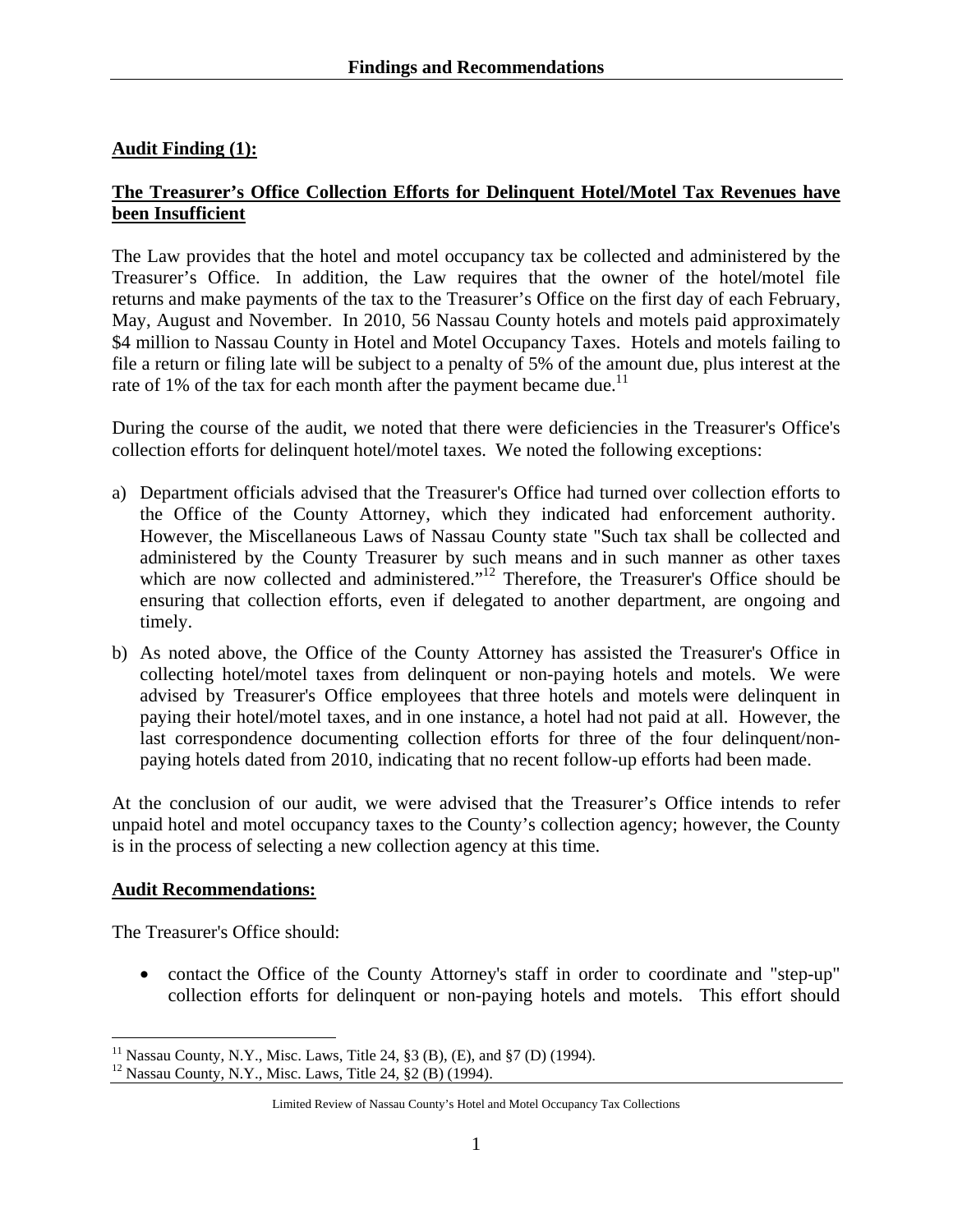begin now, and continue until the County's new collection agency is in position to assume the responsibility;

- develop written procedures covering the collection process for delinquent or non-paying hotels and motels; and
- consider measures that can be taken to improve collection of delinquent taxes. For example, we noted that Ulster County has taken measures to protect hotel/motel tax revenues by requiring hotel/motel operators to file a bond, issued by a surety company, to secure the payment of any occupancy taxes, penalties and interest due from hotel/motel operators.<sup>13</sup> In addition, the potential of advocating for a revision in the law to provide for the establishment of a lien on the property of delinquent hotels and motels should be considered.

#### **Audit Finding (2):**

#### **Inadequate Monitoring of Hotel and Motel Tax Remittances: Only Cursory Review, no Review of Supporting Documentation**

The Treasurer's Office is responsible for collecting Occupancy Taxes and may also request the owner's books relating to hotel/motel tax returns.

In order to ensure the County is collecting all revenue to which they are entitled in the form of hotel and motel taxes, the Treasurer's Office's Field Accountant II's, as per their job specifications, may perform field reviews of books of original entry, ledgers, and supporting records to ensure that information provided to the Treasurer is correct. The Treasurer's Office is not performing field reviews of hotel and motel occupancy taxes.

As stated on the Hotel and Motel Tax Remittance Form, "a written explanation or schedule of any exempted income claimed and of any refunds or credits claimed" should be attached to the Hotel and Motel Tax Remittance form, however, upon examination of the files from a sample of nine hotels that claimed exemptions for years 2009 and 2010, only two, or 22%, contained supporting documentation.

#### **Audit Recommendation:**

The Treasurer's Office should be more proactive in ensuring hotels submit the required supporting documentation for all exemptions claimed, and also perform periodic desk and/or field audits.

 $\overline{a}$ <sup>13</sup> See page 11 of the Office of the County Comptroller, Ulster County, New York Hotel-Motel Occupancy Tax Report dated September 27, 2010.

Limited Review of Nassau County's Hotel and Motel Occupancy Tax Collections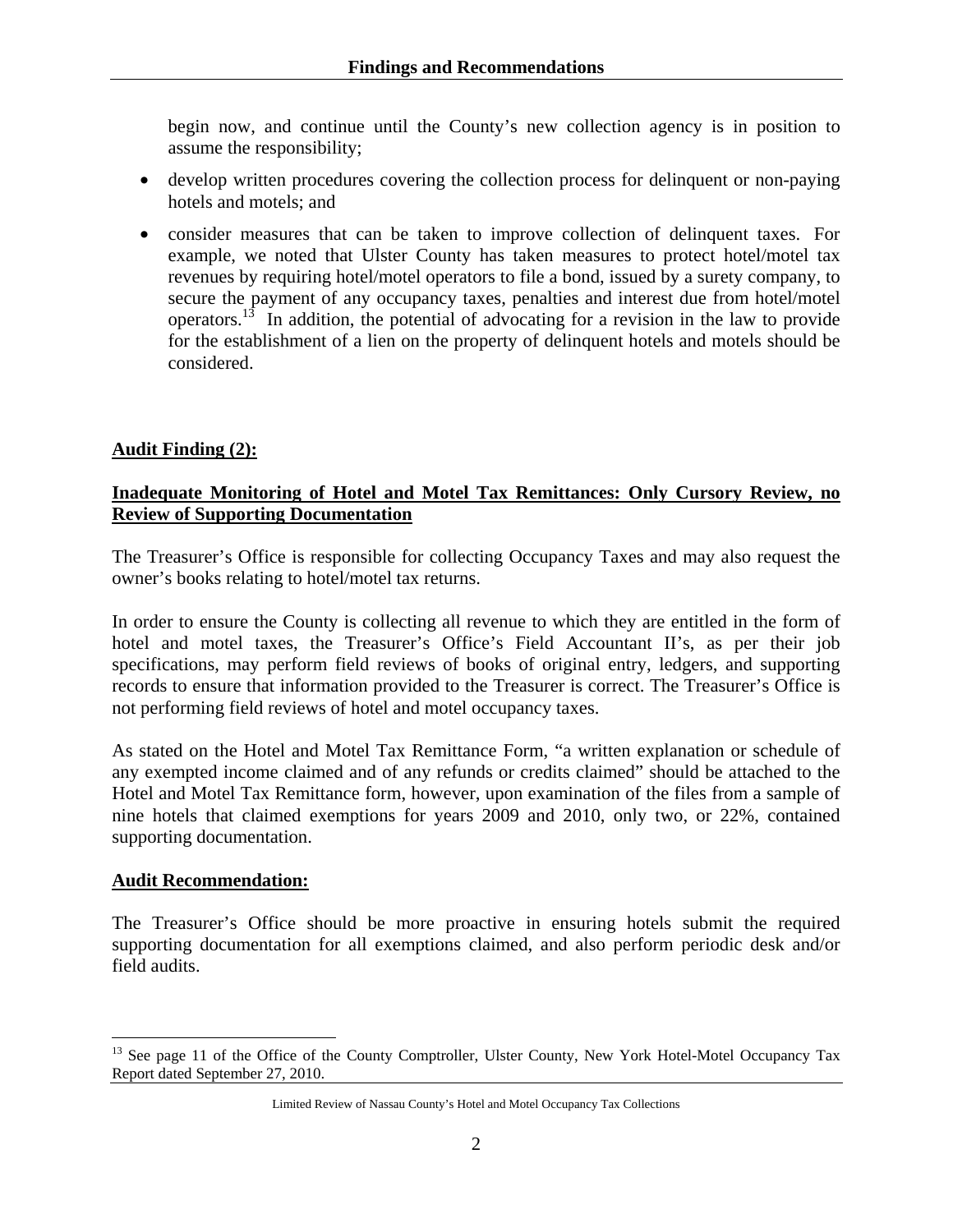## **Audit Finding (3)**

#### **The Treasurer's Office failed to issue Certificates of Authority as Required by County Law**

The Nassau County Hotel and Motel Occupancy Tax Law states that "the County Treasurer shall issue to each (hotel/motel) owner a certificate of authority empowering such owner to collect the tax from the occupant thereof. The County Treasurer shall issue to each owner a duplicate certificate for each additional hotel or motel owned by such owner. Each certificate or duplicate shall state the hotel or motel to which it was applicable as well as the sales tax number for the hotel or motel. Such certificates of authority shall be prominently displayed by the owner in such manner that it may be seen and come to the notice of all occupants and persons seeking occupancy. Such certificates shall be non-assignable and non-transferable and shall be surrendered to the County Treasurer upon the cessation of business at the hotel or motel named or upon its sale or transfer."<sup>14</sup>

All hotel and motel owners are required to register with the Treasurer's Office in order to obtain a Certificate of Authority to collect the Occupancy Tax. We requested to see the "Certificates of Authority" during our initial visits to several hotels; however, we were informed by a senior employee of the Treasurer's Office that they were never issued. After this finding was discussed with Treasurer's Officials, Certificates of Authority were issued to the hotels and motels; and a subsequent field visit to a hotel confirmed this.

The Treasurer's Office's website does not state that Nassau County hotels and motels must display a certificate of authority. In contrast, the City of New York, which levies a similar hotel room occupancy tax, prominently notes on its website that every operator of a hotel or motel in New York City must prominently display its Certificate of Authority at its place of business.<sup>15</sup>

#### **Audit Recommendations:**

1

- a) "Certificates of Authority" should be issued to all registered hotels/motels as soon as possible.
- b) Operators of hotels/ motels should also be instructed to have them displayed "in such a manner that it may be seen and come to notice of all occupants and persons seeking occupancy".
- c) In addition, the Law, which provides that hotels and motels should obtain a certificate of authority and display the certificate, should be included on the Treasurer's Office's website.<sup>16</sup> The Treasurer's Office should follow the lead of the City of New York, by prominently noting on its website that hotel and motel operators should display their certificates of authority.

<sup>&</sup>lt;sup>14</sup> Nassau County, N.Y., Misc. Laws, Title 24, §3 (C) (1994).

<sup>15</sup> http:///www.nyc.gov/html/dof/html/business/business\_tax\_hotel\_shtml.

<sup>16</sup> Nassau County, N.Y., Misc. Laws, Title 24, §3 (C) (1994).

Limited Review of Nassau County's Hotel and Motel Occupancy Tax Collections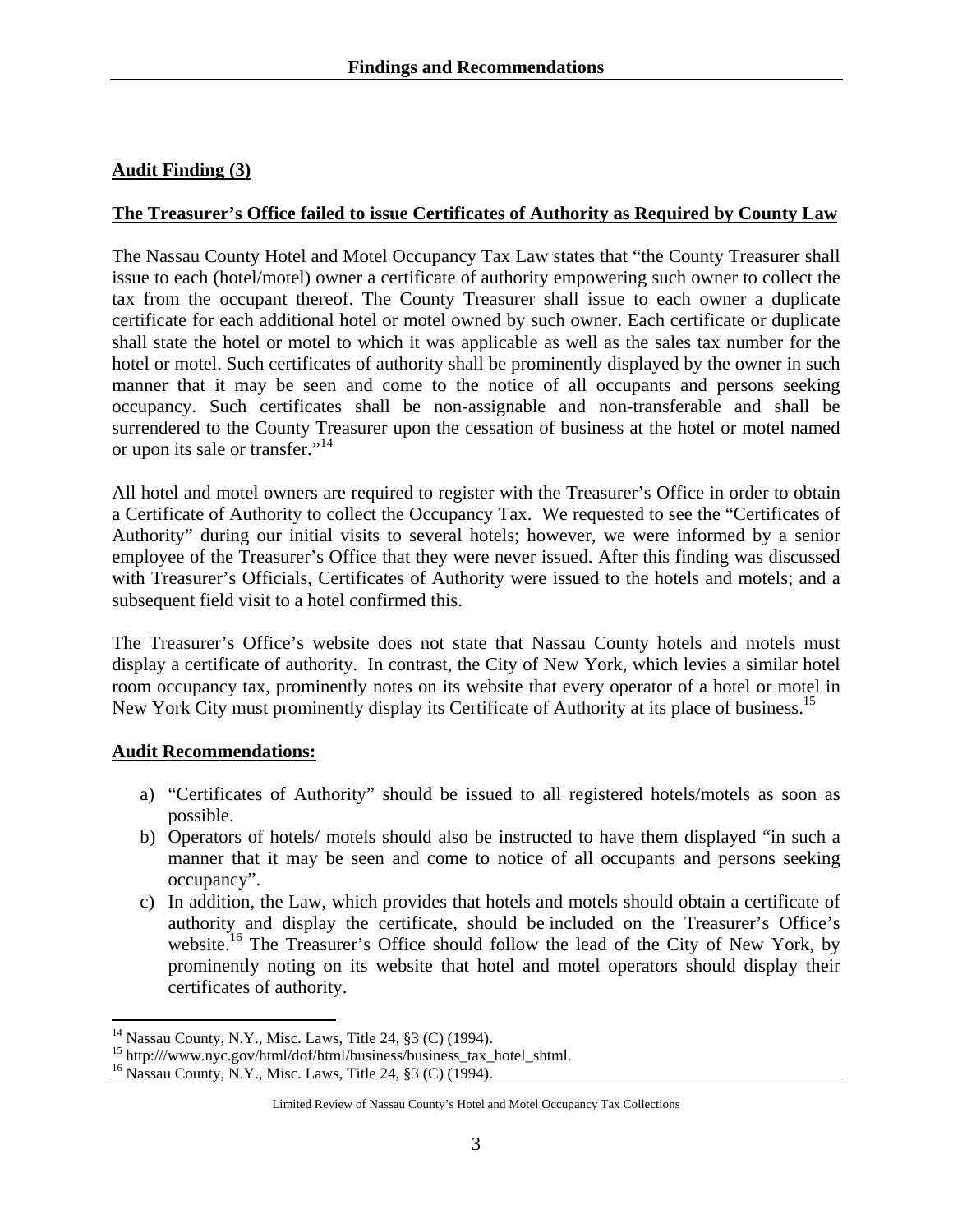## **Audit Finding (4):**

#### **There are No Written Procedures for Hotel & Motel Occupancy Tax Collection**

Chapter 511 of the Laws of 1994 as amended by Chapter 179 of the Laws of 2000 authorized and empowered the County of Nassau to impose a hotel and motel occupancy tax in Nassau County not to exceed three per cent of the per diem rental rate for each room. The Office of the Treasurer is responsible for the administration and enforcement of this tax.

It was noted that the Treasurer's Office did not have written procedures for the collection of Hotel Occupancy Taxes.

Upon reviewing the Nassau County Charter and Administrative Code - Miscellaneous Laws (Title 24 - Nassau County Hotel Motel Occupancy Tax), and the Nassau County Office of Management and Budget Revenue Manual, it was found that these documents only describe the Law and not the administration of the Hotel & Motel Occupancy Tax collection. The Office of the New York State Comptroller has noted that documentation of policies and procedures is critical to the daily operations of an organization because they provide the fundamental framework, and the underlying methods and processes that employees rely on to do their jobs.<sup>17</sup>

#### **Audit Recommendation:**

All aspects of the hotel occupancy tax collection should be clearly documented in an up-to-date procedural manual.

#### **Audit Finding (5):**

 $\overline{a}$ 

#### **The Treasurer's Office's Unreconciled Receivables resulted in a Misposting of Revenue**

The Treasurer's Office is responsible for the administration and enforcement of the Occupancy Tax. The hotel and motel operators are required to file returns with and make payments of the tax to the Country Treasurer on a quarterly basis on the first day of each February, May, August and November.

An Excel schedule is prepared by the Treasurer's Office. This schedule lists the quarterly and total amounts of revenue by each hotel or motel, and is populated from Occupancy Tax check payments as per bank deposits. It should be noted that the check payments are compared with the computed amount on each Hotel and Motel Tax Remittance Form. In addition, a separate sheet of deposits is kept. On the last day of every month, per the Excel schedule, after revenue is

<sup>&</sup>lt;sup>17</sup> Standards for Internal Control in New York State Government, October 2007, page 20.

Limited Review of Nassau County's Hotel and Motel Occupancy Tax Collections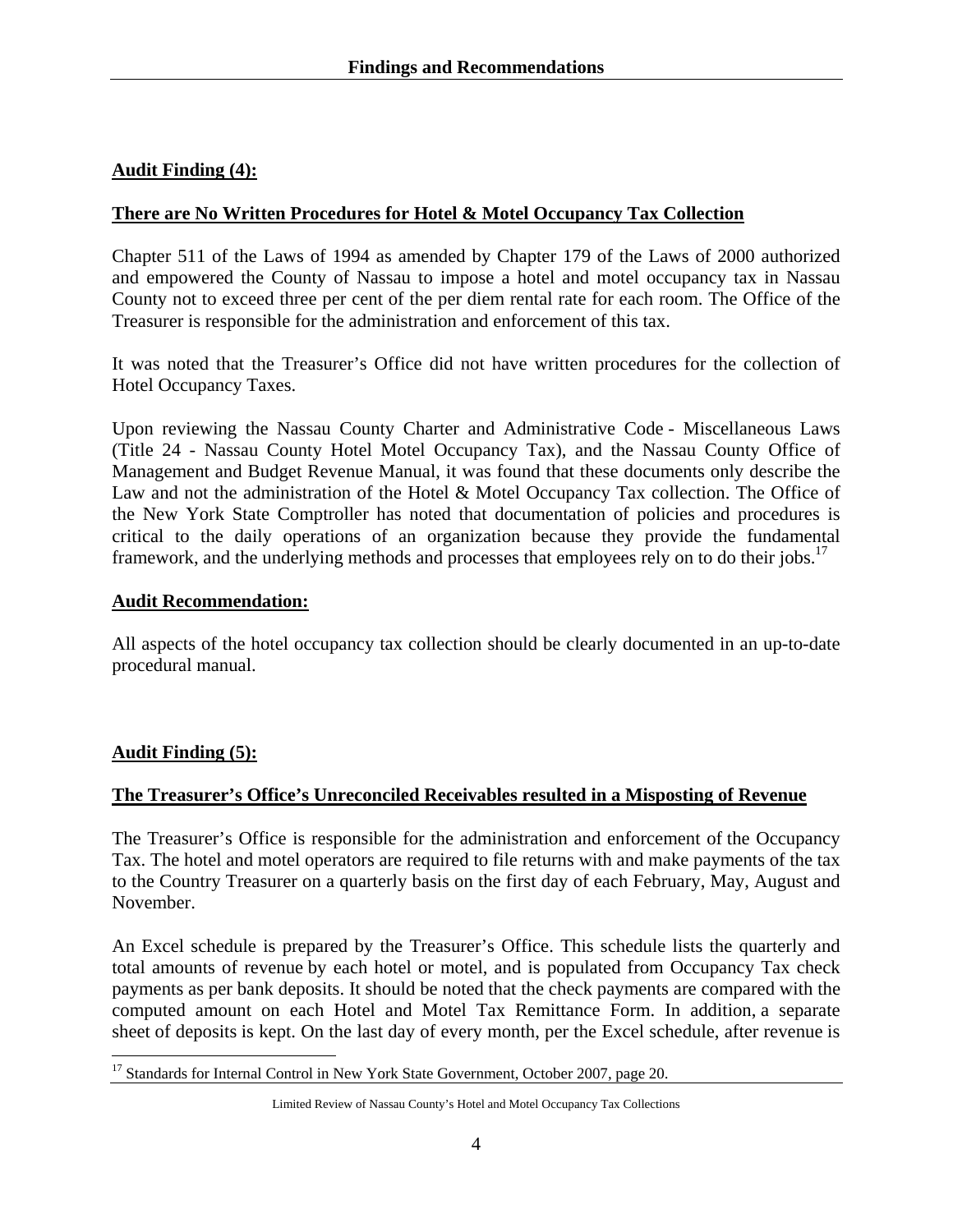reconciled to the deposits sheet, a Treasurer's journal entry is prepared to allocate the revenue to the Treasurer's Office and the Department of Parks, Recreation and Museums using the percentages established by the Law. This allocation is reflected in the Nassau Integrated Financial System ("NIFS").

- In both years, 2009 and 2010, there were differences between NIFS Hotel/Motel revenues and the Treasurer's schedule of Amounts Due, as follows:
	- o In 2009, the dollar amount in the Treasurer's Excel schedule, \$3,722,310, was greater than the hotel tax revenue reported in NIFS, \$3,666,233, by \$56,077.
	- o In 2010, the dollar amount in the Treasurer's Excel schedule, \$3,881,437, was less than the hotel tax revenue reported in NIFS, \$4,019,150, by \$137,713.

The Treasurer's Office did not perform a reconciliation of the Excel schedule Amounts Due with actual revenues per NIFS.

• An account receivable and the subsequent receipt of a check for \$15,000, from the Nassau Coliseum for entertainment taxes, were misposted in January of 2011 to the NIFS Hotel/Motel Room Tax account for fiscal year 2010. The revenue should have been credited to the NIFS Entertainment Tax revenue account.<sup>18</sup> When this exception was brought to the attention of the Treasurer's Office, a correcting journal entry was immediately prepared and processed.

## **Audit Recommendation:**

Reconciliations should be prepared at least every quarter and definitely at the end of each fiscal year to ensure that receivables are accurately accounted for, and that posting errors are avoided.

## **Audit Finding (6):**

 $\overline{a}$ 

## **There was an Incorrect Allocation of Revenue between the Treasurer's Office and the Department of Parks, Recreation and Museums for 2010**

The Nassau County Hotel and Motel Occupancy Tax Law provides that the revenues resulting from the imposition of the tax shall be used to promote tourism and convention business in Nassau County as well as to provide care, maintenance and interpretation for the general public of certain structures and areas under the jurisdiction of the Nassau County Department of Parks,

<sup>&</sup>lt;sup>18</sup> NIFS Index Code TRGEN1300, Sub-Object R1192 records Hotel/Motel Tax revenues, while Index Code TRGEN1300, Sub-Object R1194 records Entertainment Tax Revenues.

Limited Review of Nassau County's Hotel and Motel Occupancy Tax Collections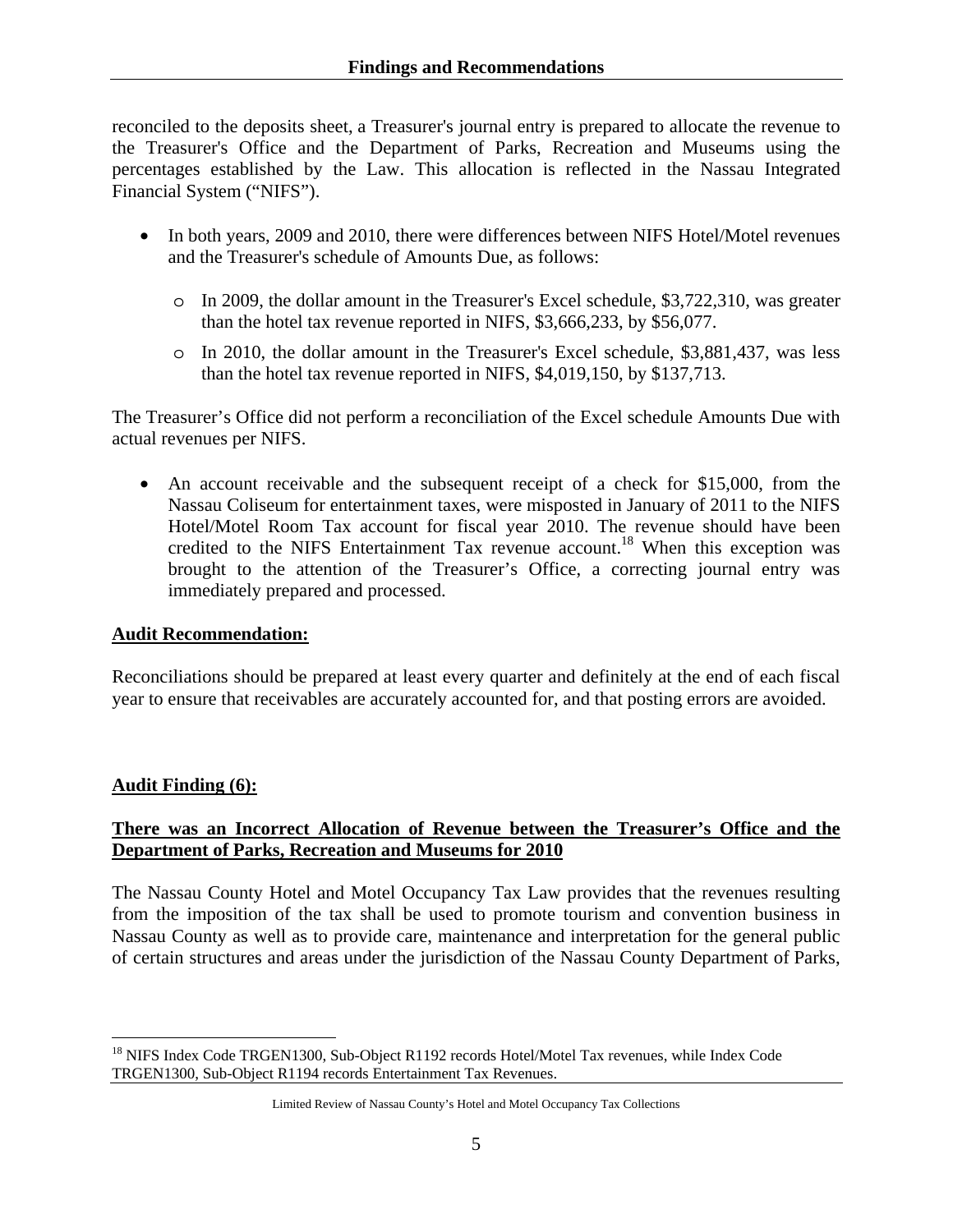Recreation and Museums and for operating or program support of non-profit museums and cultural organizations in Nassau County.19

The Law provides that 25% of the tax revenues be distributed to tourism promotion and cultural programs and activities.<sup>20</sup> The remaining 75% is to be shared between the Treasurer of Nassau County (25%), and the Department of Parks, Recreation and Museums (75%).<sup>21</sup>

Therefore, according to the Law, the Hotel Occupancy Tax revenue allocation between the Department of Parks, Recreation and Museums, and the Treasurer should be 81.25% and 18.75%, respectively, as follows:

| <b>Allocation of Hotel and Motel Occupancy Tax</b> |                                       |                          |        |              |
|----------------------------------------------------|---------------------------------------|--------------------------|--------|--------------|
|                                                    |                                       | Parks,                   |        |              |
| <b>Revenue</b>                                     |                                       | <b>Recreation</b>        |        |              |
| <b>Allocation</b>                                  |                                       | and                      | County |              |
| <b>Percentage</b>                                  | <b>Detail of Allocation</b>           | <b>Museums Treasurer</b> |        | <b>Total</b> |
|                                                    | <b>Tourism Promotion and Cultural</b> |                          |        |              |
| 25%                                                | Programs                              | 25.00%                   |        | 25.00%       |
|                                                    | <b>General Obligations</b>            |                          | 18.75% | 18.75%       |
|                                                    | Dept. of Parks, Recreation and        |                          |        |              |
| 75%                                                | <b>Museums</b>                        | 56.25%                   |        | 56.25%       |
| 100%                                               | Totals                                | 81.25%                   | 18.75% | 100.00%      |

On an annual basis (each February), the Department of Parks, Recreation and Museums prepares a schedule showing how the hotel/motel tax revenues of the prior year are to be allocated, in accordance with the Law. The Department forwards a memo to the Comptroller's Office Accounting Section, requesting that they prepare a journal entry to allocate the funds, with the supporting allocation schedule attached. The Accounting Section's staff prepares a journal entry and posts the allocation to NIFS as an adjusting entry each year.

In 2010, revenue of \$12,187 from hotel/motel taxes was incorrectly allocated, due to the incorrect posting of \$15,000 of entertainment tax revenue to the account, as noted in the prior audit finding. The error occurred in NIFS in the allocation of funds in the General Fund between the Department of Parks, Recreation and Museums and the Treasurer's Office.<sup>22</sup> The following schedule details the discrepancy:

 $^{22}$  In the General Fund, the allocation is recorded in NIFS Sub Object R1192, Index Codes PKGEN1100 and TRGEN1300.

 $\overline{a}$  $19$  Nassau County, N.Y., Misc. Laws, Title 24, §1 (1994).

 $20$  Nassau County, N.Y., Misc. Laws, Title 24, §5(A) (1994).

<sup>&</sup>lt;sup>21</sup> Nassau County, N.Y., Local Law No.21-2009  $\S 2$  (B) (Oct. 5, 2009).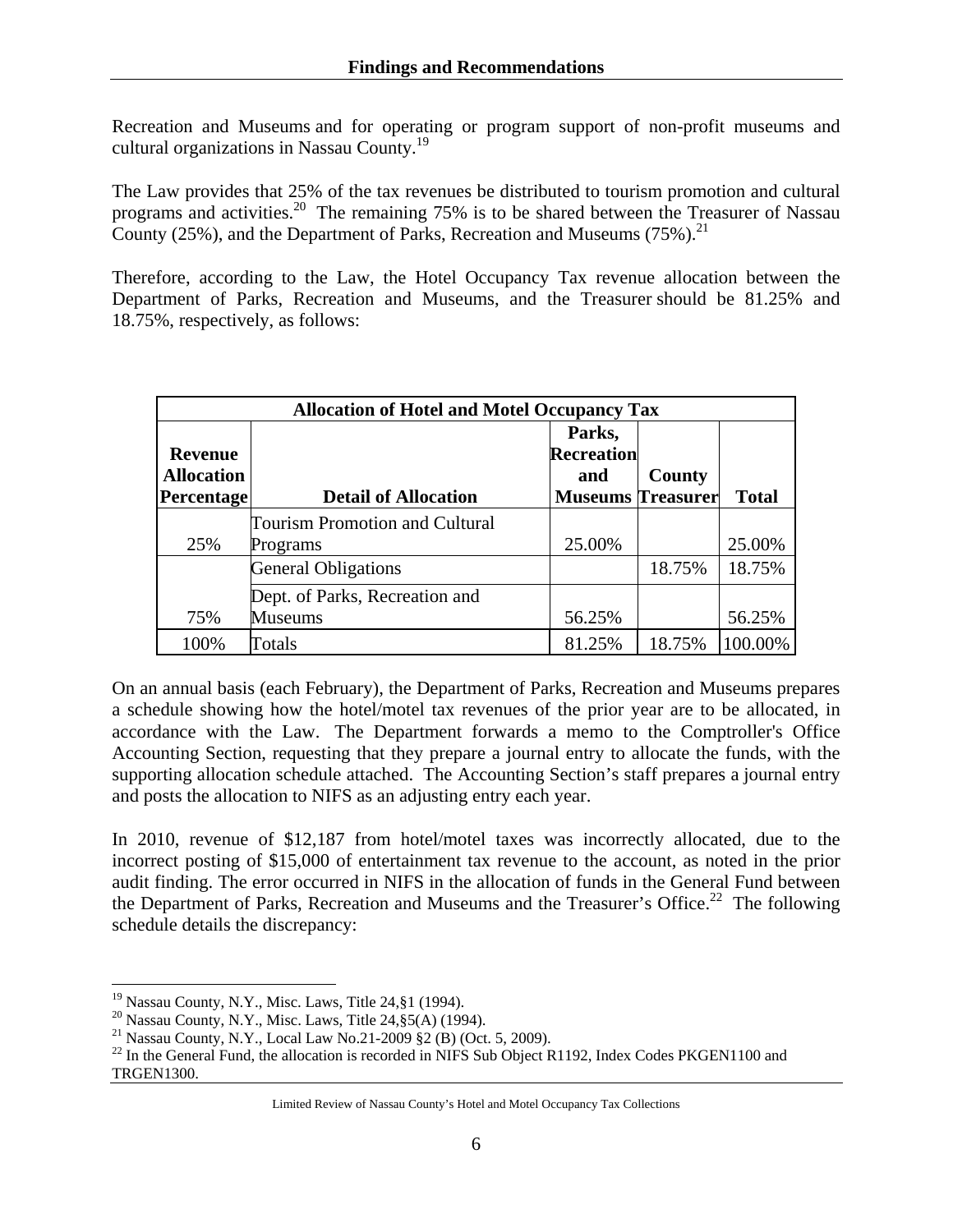| 2010 Hotel/Motel Occupancy Tax Revenue Allocated |                         |            |                           |            |                      |
|--------------------------------------------------|-------------------------|------------|---------------------------|------------|----------------------|
|                                                  | Allocation per Dept. of |            | Allocation per Local Laws |            |                      |
|                                                  | Parks, Recreation and   |            | No.29-2000 and            |            |                      |
|                                                  | <b>Museums</b>          |            | 21-2009                   |            |                      |
| Department                                       | Amount                  | % of Total | Amount                    | % of Total | <b>Difference</b>    |
| Department of Parks,                             |                         |            |                           |            |                      |
| Recreation, and Museums                          | \$3,253,372             | 80.95%     | \$3,265,559               |            | $81.25\%$ (\$12,187) |
| Treasurer                                        | \$765,778               | 19.05%     | \$753,591                 |            | 18.75% \$12,187      |
| <b>Total</b>                                     | \$4,019,150             | 100.00%    | \$4,019,150               | 100.00%    | \$0                  |

This discrepancy of \$12,187 meant that the Department of Parks, Recreation and Museums received \$12,187 less than its share of revenues, while the Treasurer's Office received \$12,187 more than its share.

#### **Audit Recommendation:**

The Treasurer's Office must perform periodic reconciliations of hotel and motel tax revenue posted to NIFS, particularly at year end, to ensure that the annual allocation of revenues between the Treasurer's Office and the Department of Parks, Recreation and Museums is made correctly.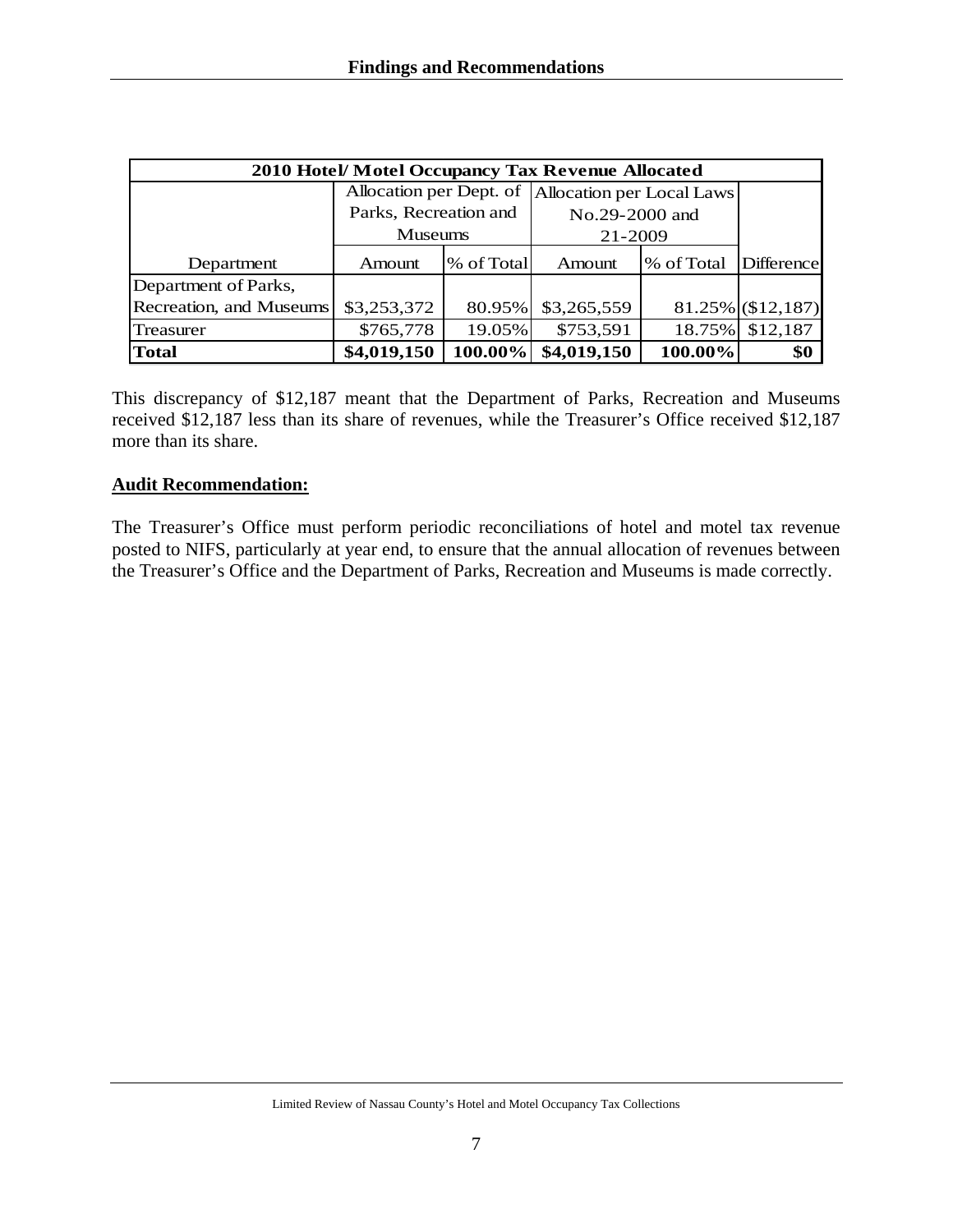As noted in the Executive Summary, the Comptroller's Office and the Treasurer's Office entered into a MOU on July 21, 2011, authorizing the Comptroller's Office to perform Hotel and Motel Occupancy Tax audits on behalf of the Treasurer's Office.

County Law provides for an occupancy tax on all hotels and motels located in Nassau County at the rate of 3% of the per diem rental rate for each room. The owner or operator is responsible for the collection of this tax at the same time that they collect the rent from the occupant.<sup>23</sup> Hotels and motels must register with the Treasurer's Office and are required to submit quarterly Hotel and Motel Tax Remittance Forms. Some room rentals are exempt from the tax, for example, if a guest is occupying a room for at least thirty (30) consecutive days they are considered to be a permanent resident, and are exempt.<sup>24</sup> In addition, guests traveling on behalf of the federal government, New York State or its subdivisions, or organizations established solely for religious, charitable or educational purposes are exempt. $^{25}$ 

We reviewed twelve establishments' books and records for the period January 1, 2009 through December 31, 2010. Our reviews included the following procedures:

- Registration with the Treasurer's Office was confirmed to Registration Forms on file with the Treasurer's Office.
- Quarterly Hotel and Motel Tax Remittance Forms were reviewed for accuracy and timely submission and payment.
- Supporting documentation for the computation of the taxes was obtained and reviewed. Invoices were sampled for rental charges.
- Income for exempt room rentals was verified to supporting documentation and the tax exempt status of guests was verified.
- Taxable room revenue used to calculate occupancy tax due was compared to taxable revenues reported to New York State on quarterly sales tax returns.
- Delinquent taxes were identified and their status was followed up with the Treasurer's Office.

We noted the following findings in our field visits to 12 Nassau County hotels and motels:

## **Allegria Hotel & Spa**

The Allegria Hotel & Spa did not pay any hotel and motel Occupancy Tax, totaling \$112,019, for the four quarters of 2010. According to their external accountant, management was experiencing cash flow problems, and asked if this outstanding amount could be paid in installments. A recent follow-up of the hotel's payment status with the County Treasurer's Office indicated that in 2011, the hotel is submitting quarterly Hotel and Motel Tax Remittance Forms, but continuing to fail to pay the taxes.

<sup>1</sup>  $^{23}$  Miscellaneous Laws of Nassau County, Title 24, Section 3.

<sup>24</sup> N.Y. Tax Law §1202-2, Section (1).

<sup>&</sup>lt;sup>25</sup> Miscellaneous Laws of Nassau County, Title 24, Section 6.

Limited Review of Nassau County's Hotel and Motel Occupancy Tax Collections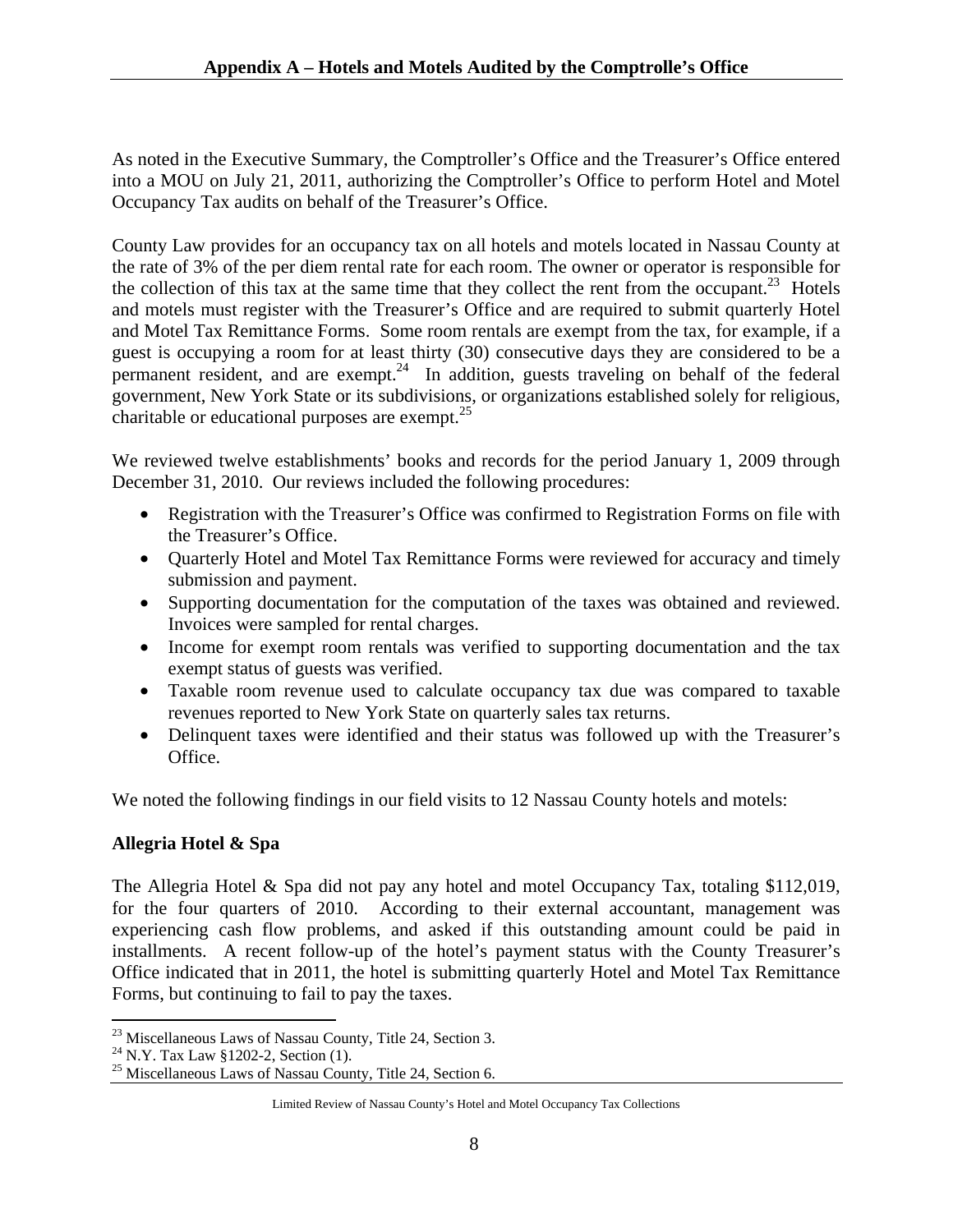We reviewed the Hotel and Motel Tax Remittances and supporting documentation of the Allegria Hotel & Spa for the period 2009 and 2010. We noted the following exceptions:

- a) The Allegria Hotel & Spa did not pay Hotel and Motel Occupancy Tax, amounting to \$112,019 for the four quarters of 2010. In addition, \$947 and \$18,629 in penalties and interest for 2009 and 2010, respectively, as of February 1, 2011 and September 30, 2011, respectively, are still outstanding.
- b) The Allegria Hotel & Spa incorrectly calculated the 4th and 1st Quarter exemptions claimed for 2009 and 2010 respectively, resulting in underpayments of Occupancy taxes of \$743.31 and \$173.89, respectively.
- c) The Allegria Hotel & Spa was unable to provide us with the exemptions claimed for the 2nd, 3rd and 4th quarters of 2010. The external accountant said he was unable to get the exemptions from the Allegria Hotel & Spa.

## **Jones Beach Hotel**

 $\overline{a}$ 

The Jones Beach Hotel accrued over \$600,000 in fines for failing to register with the Treasurer's Office and remit occupancy taxes.

The Treasurer's Office requires hotels and motels to submit quarterly Hotel and Motel Tax Remittance Forms. The form clearly states that it "must be filed whether or not there is tax to be remitted". We noted the following exceptions during our review of the Jones Beach Hotel:

a) Since November of 1994, the Jones Beach Hotel failed to register and file hotel and motel Occupancy Tax returns with the Treasurer's Office. The \$610,400 fine for this failure was calculated from November, 1994 to July 19th, 2011, when it registered. Several letters from the Treasurer's Office dated June 28, 1995, November 9, 2007, December 8, 2008 and May 27, 2009 were sent informing them of this requirement. It was only at the time of this audit, on July 19, 2011, that the Jones Beach Hotel registered.

The Hotel and Motel Occupancy Tax Law states that "within thirty days after the effective date of this Title, or in the case of owners commencing business after such effective date, within ten days after such commencement or opening, every owner shall file with the County Treasurer a certificate of registration in a form prescribed by the County Treasurer. Failure to register with the County Treasurer as required by this Title shall result in the imposition of a fine of one hundred dollars for each day of non-registration for each hotel or motel not so registered".<sup>26</sup>

b) The Jones Beach Hotel did not pay Occupancy taxes of \$1,772 and \$1,930 for 2009 and 2010, respectively. During the time of the audit, in August 2011, these taxes were paid, however, interest and penalties were not included in the payments. As the hotel failed to file

<sup>&</sup>lt;sup>26</sup> Nassau County, N.Y., Misc. Laws, tit. 24, §3 (C) (1994).

Limited Review of Nassau County's Hotel and Motel Occupancy Tax Collections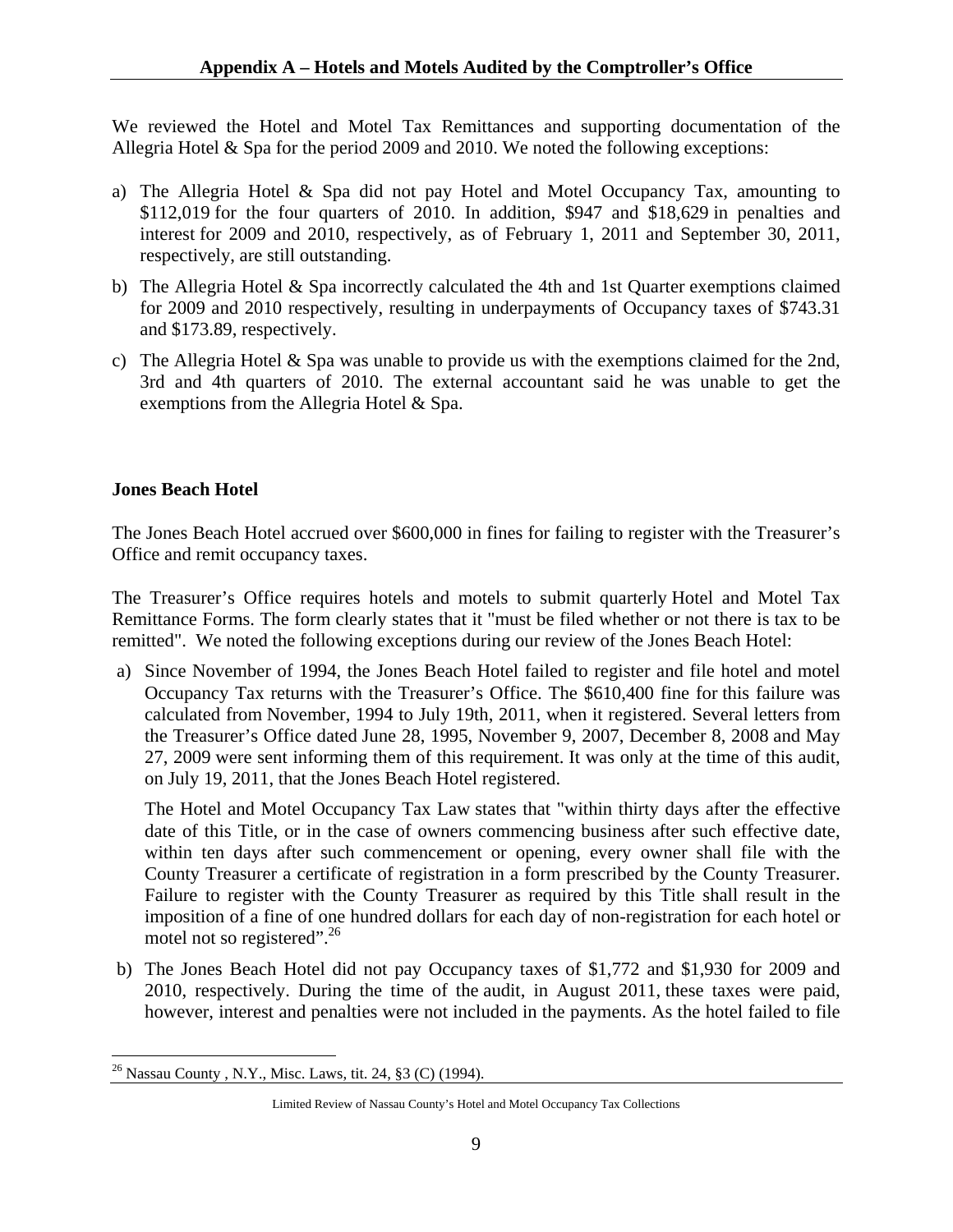quarterly Hotel and Motel Tax Remittance forms for the years prior to 2009, it is possible that guests may have been charged for occupancy taxes during these earlier years that were not remitted to Nassau County.

- c) The Jones Beach Hotel was unable to support \$33,850, and \$12,181 in exemptions claimed for years 2009 and 2010, respectively, because of inadequate record keeping.
- d) We requested copies of the Jones Beach Hotel's New York State quarterly sales tax returns for the period 2009 – 2010, which they failed to provide.

## **Capri Lynbrook Motor Inn**

For the four quarters of 2010, the Capri Lynbrook Motor Inn completed its quarterly Hotel and Motel Tax Remittance Forms incorrectly. Instead of listing the gross income from occupancy of rooms and subtracting income from exempt rentals, the inn listed only the net taxable room rentals. As noted in Audit Finding (2), the Treasurer's Office generally does not require hotels and motels to submit a written explanation or schedule of exempt income with their tax returns; such a submission would have disclosed this reporting error. There was no dollar impact resulting from the exception.

#### **Long Island Marriott Hotel, Uniondale**

No material exceptions were noted.

## **Marriott Residence Inn, Plainview**

No material exceptions were noted.

#### **Inn at Fox Hollow**

No material exceptions were noted.

## **La Quinta Inn & Suites**

No material exceptions were noted.

Limited Review of Nassau County's Hotel and Motel Occupancy Tax Collections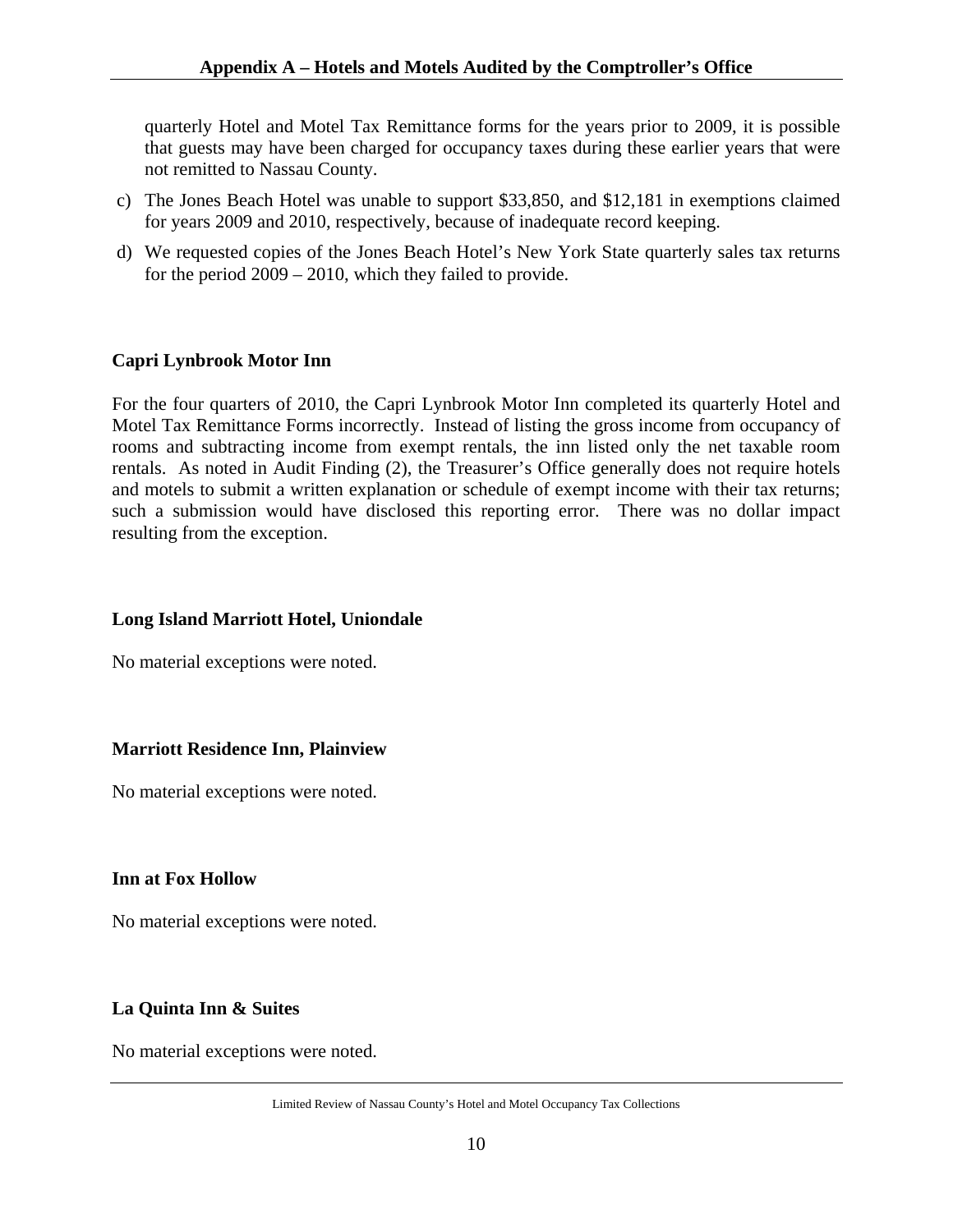## **Inn at Great Neck**

No material exceptions were noted.

# **Red Roof Inn, Westbury**

No material exceptions were noted.

## **Glen Cove Mansion & Conference Center**

No material exceptions were noted.

## **Inn at Plainview**

No material exceptions were noted.

## **Plantation Motel Inc.**

No material exceptions were noted.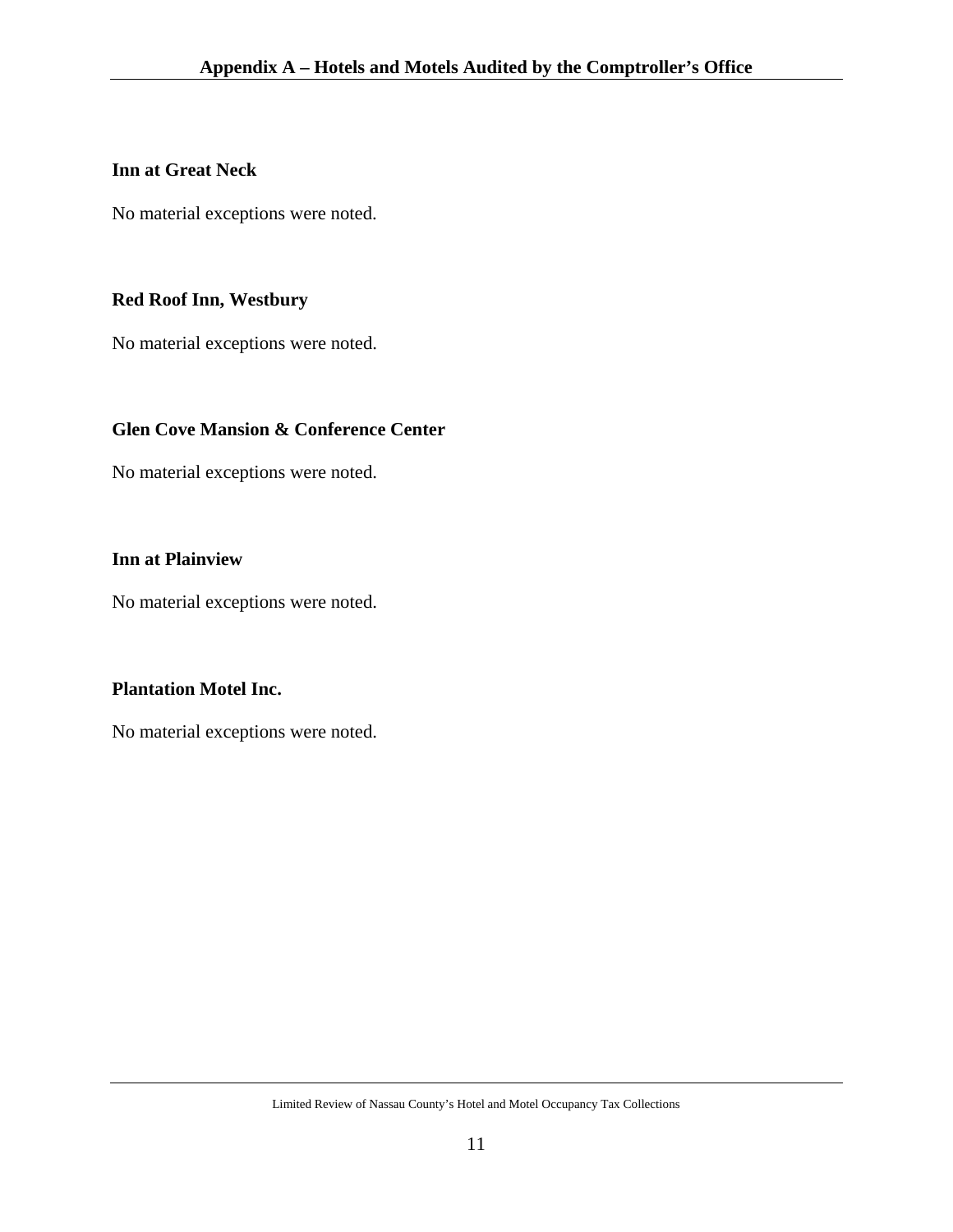EDWARD P. MANGANO

COUNTY EXECUTIVE



COUNTY OF NASSAU OFFICE OF THE COUNTY TREASURER 240 OLD COUNTRY ROAD MINEOLA, NEW YORK 11501-4248

BEAUMONT A. JEFFERSON

ACTING COUNTY TREASURER

April 3, 2012

Ms. Joy M. Watson Deputy Comptroller for Audits and Special Projects Nassau County Comptroller's Office 240 Old Country Road, 2<sup>nd</sup> Floor Mineola, NY 11501

Dear Ms. Watson:

We have reviewed the comments and recommendations from the limited review of Nassau County's Hotel and Motel Occupancy Tax Collections performed by the Comptroller's Office. This review was requested by former Treasurer John Mastromarino in his memo dated February 24, 2011 where he asked for the assistance of the Comptroller's Field Audit division in auditing the remittance of hotel/motel taxes. The Comptroller's office field audit expertise and the lack of adequate staffing in the Treasurer's office was the key reason for this request. The Treasurer's Office thanks the Office of the Comptroller for agreeing to assist with the audit. As a result of the audit, new procedures were developed, certificates of authority were re-issued to all hotels and some revenue was collected.

We have reviewed the audit findings and recommendations and following are our responses (*in italics*).

Telephone: 516-571-2090<br>
Facsimile: 516-571-1528 **e-mail: nctreasurer@nassaucountyny.gov**<br>
web site: www.nassaucountyny.gov web site: www.nassaucountyny.gov

Limited Review of Nassau County's Hotel and Motel Occupancy Tax Collections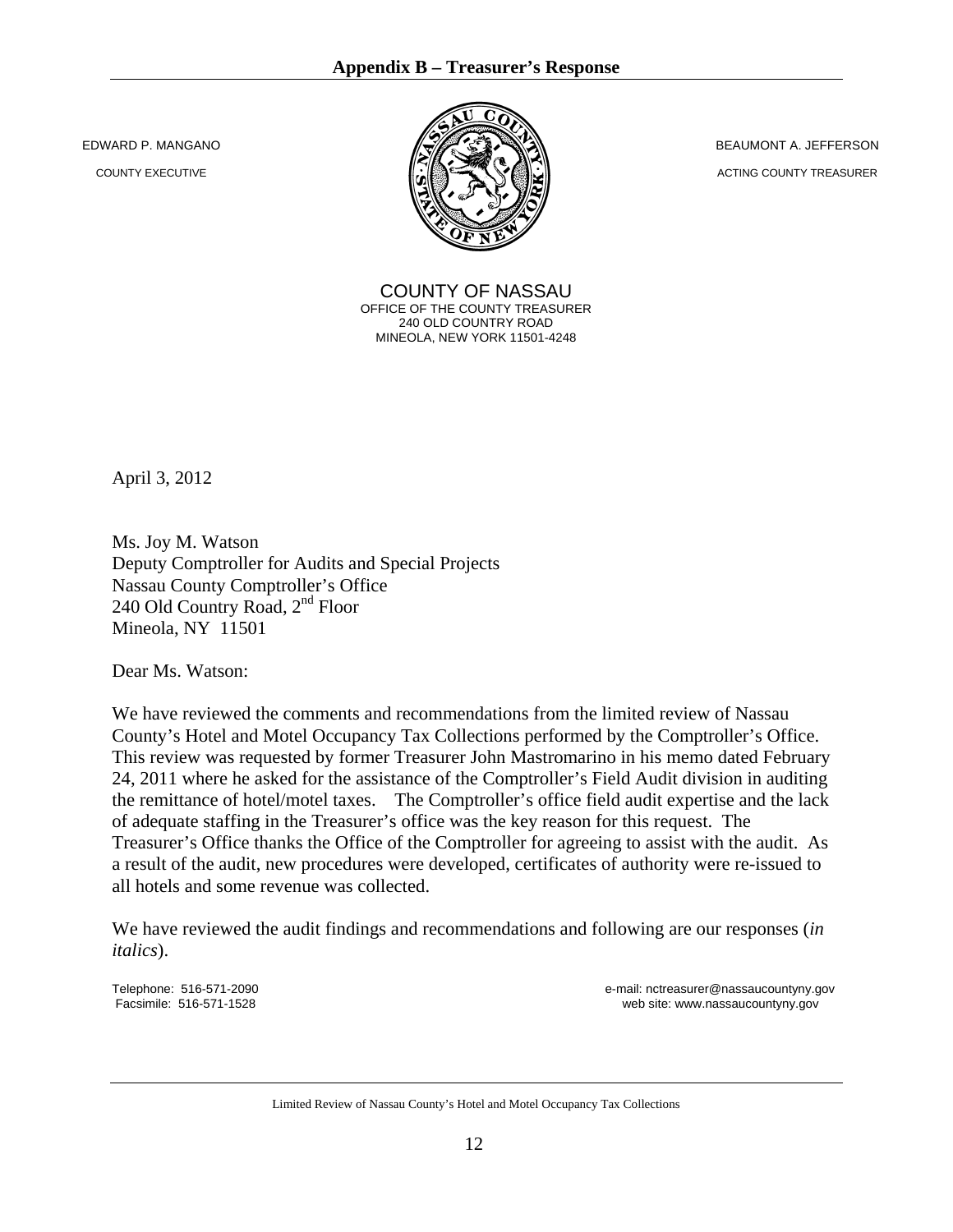# **Audit Finding (1):**

## **The Treasurer's Office Collection Efforts for Delinquent Hotel/Motel Tax Revenues have been Insufficient**

#### **Comptroller's Audit Recommendation**

We noted that there were deficiencies in the Treasurer's Office's collection efforts for delinquent hotel/motel taxes. Department officials advised us that the Treasurer's Office has turned over collection efforts to the Office of the County Attorney since the County Attorney has enforcement authority. However, the Miscellaneous Laws of Nassau County state "Such tax shall be collected and administered by the County Treasurer by such means and in such manner as other taxes which are now collected and administered".<sup>27</sup> Therefore, the Treasurer's Office should be ensuring that collection efforts, even if delegated to another department, are ongoing and timely.

We were advised by Treasurer's Office employees that three hotels and motels were delinquent in paying their hotel/motel taxes, and in one instance, a hotel had not paid at all. In the past, the Office of the County Attorney assisted the Treasurer's Office in collecting hotel/motel taxes from delinquent or non-paying hotels and motels. However, the latest correspondence supporting the County's collection efforts for three of the four delinquent/non-paying hotels was dated in 2010. Our review noted that no recent follow-up efforts have been made by either the County Attorney's Office or the Treasurer's Office.

There have been multiple senior staff changes in both the County Treasurer's Office and the Office of the County Attorney, which may have affected the continuity of delinquent hotel/motel tax collection efforts. The Treasurer's Office does not have written procedures covering the hotel/motel tax revenue collection process, which could provide guidance and time frames on collection efforts. On December 2, 2011 we were advised by the Treasurer's Office that unpaid hotel/motel taxes will be referred to the County's collection agency, however, the Treasurer's Office is in the process of selecting a new collection agency. The Treasurer's Office also noted that they will develop a procedure for referring delinquent hotel/motel taxes to the collection agency.

# *Response to Audit Finding (1):*

• *We exhausted all means to collect delinquent taxes, and requested that the Comptroller's Office assist us with on-site audits and collection of revenue.* 

 $\overline{a}$ <sup>27</sup> Nassau County, N.Y., Misc. Laws, Title 24, §3 (B) (1994).

Limited Review of Nassau County's Hotel and Motel Occupancy Tax Collections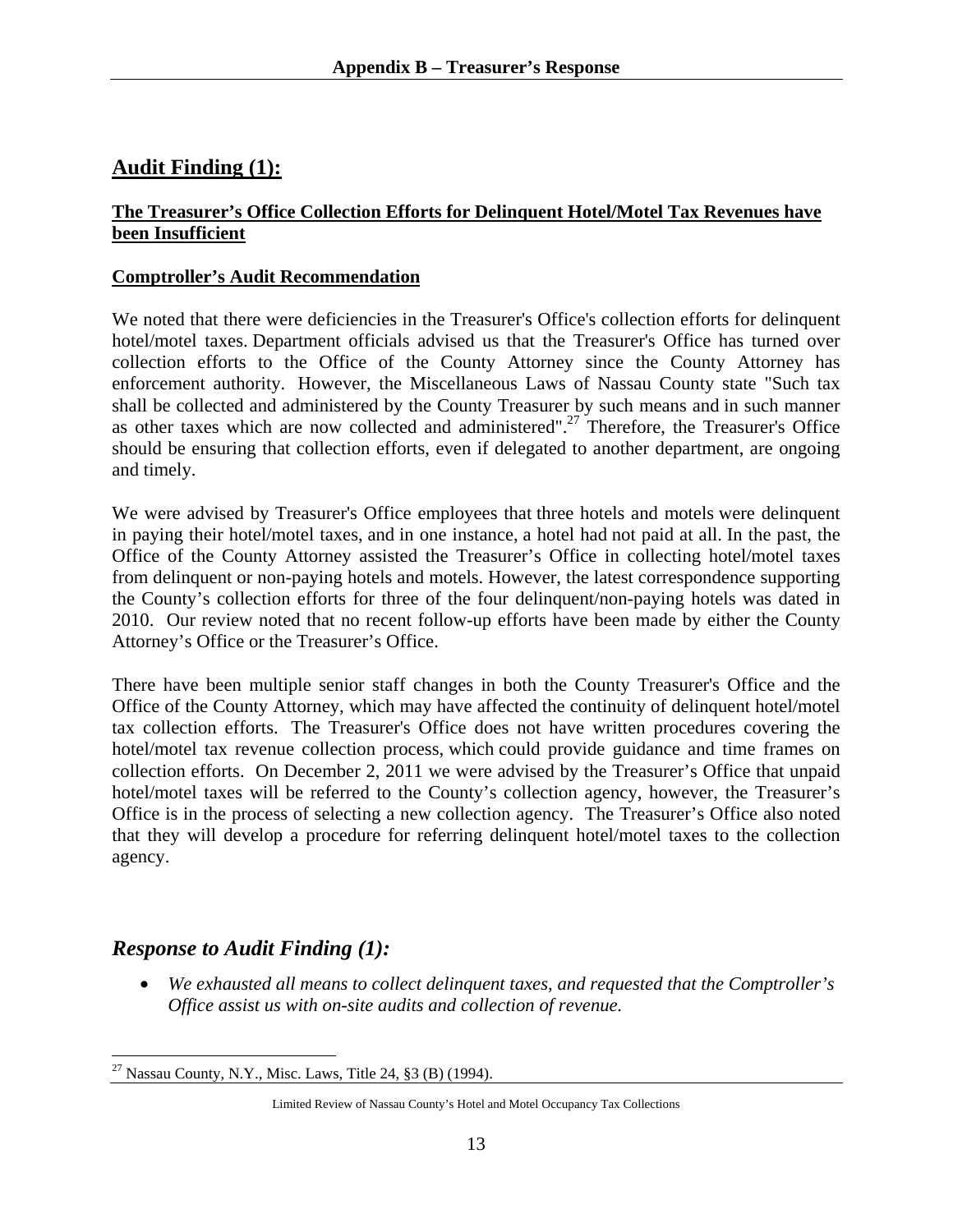- *The Treasurer's Office requested assistance from the County Attorney's Office in drafting correspondence to delinquent hotels/motels. We requested their help to ensure that any correspondence that went out to delinquent remitters, met legal requirements. We did not turn over collection authority to the County Attorney [see Exhibit I for sample letter and correspondence between the Treasurer's office and County Attorney].*
- *All existing delinquent hotel/motel taxes, including legal action, will be referred to MSB, the County's newly-hired collection agency. MSB will commence collections for the County in mid- to late- April.*

#### **Auditor's Follow-up Response:**

The Treasurer's Office has taken steps to address this finding. We reiterate our suggestion that the Treasurer's Office consider measures that can be taken to improve collection of delinquent taxes, such as requiring hotel/motel operators to file a bond issued by a surety company.

# **Audit Finding (2):**

## **Inadequate Monitoring of Hotel and Motel Tax Remittances: Only Cursory Review, no Review of Supporting Documentation**

#### **Comptroller's Audit Recommendation**

The Treasurer's Office should be more proactive in ensuring hotels submit the required supporting documentation for all exemptions claimed, and also perform periodic desk and/or field audits.

## *Response to Audit Finding (2):*

*The Treasurer's Office requested that the Comptroller's Office conduct field audits and assist us in obtaining supporting documentation and reviewing the hotel/motel owners' books and records. We continue to fully review the documentation received from hotels/motels. Our request for audit assistance, coupled with the MOU signed on July 21, 2011, made it clear that the Treasurer's Office needed assistance with the monitoring and review of hotel/motel books and remittances [see Exhibit II]. To ensure compliance with supporting documentation we would need additional staff, and continued assistance from the Comptroller's Office or another County agency.*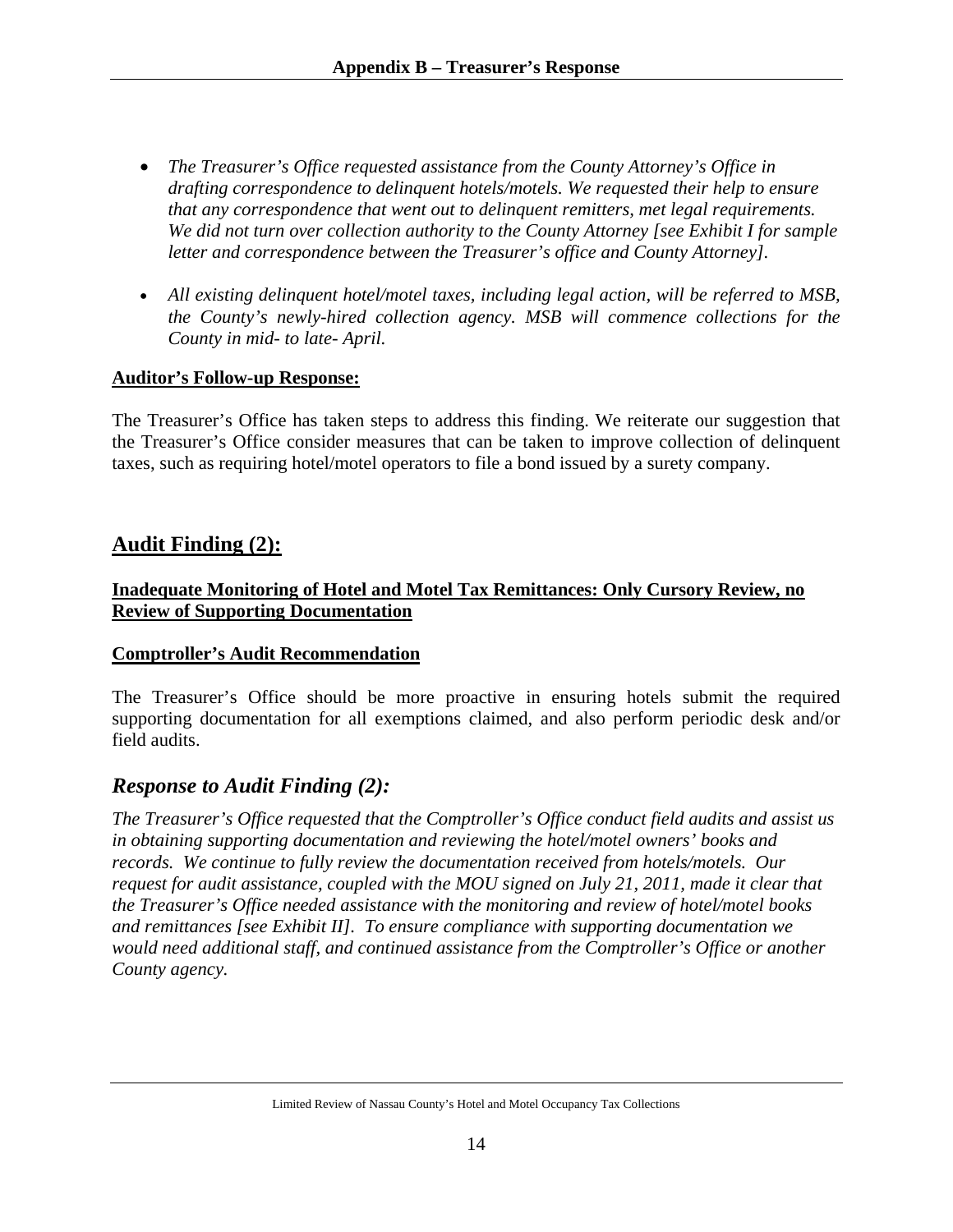## **Auditor's Follow-up Response:**

We concur that the Treasurer's Office needs personnel to monitor hotel/motel taxes.

# **Audit Finding (3)**

## **The Treasurer's Office failed to issue Certificates of Authority as Required by County Law**

#### **Comptroller's Audit Recommendations:**

- a) "Certificates of Authority" should be issued to all registered hotels/motels as soon as possible.
- b) Operators of hotels/ motels should also be instructed to have them displayed "in such a manner that it may be seen and come to notice of all occupants and persons seeking occupancy".
- c) In addition, the Law, which provides that hotels and motels should obtain a certificate of authority and display the certificate, should be included on the Treasurer's Office's website<sup>28</sup> The Treasurer's Office should follow the lead of the City of New York, by prominently noting on its website that hotel and motel operators should display their certificates of authority.

## *Response to Audit Finding (3):*

*"Hotels/motels were issued Certificates of Authority in the past. However, no records could be found to support the issuances to all hotels/motels. Therefore, on July 26, 2011, new certificates were issued to all hotels/motels on record, along with a letter instructing the hotels/motels to post the certificates in a location where they could be seen by all hotel occupants and persons seeking occupancy [see Exhibit III].* 

*Nassau County's website was updated to instruct hotel/motel operators to prominently display the Certificate of Authority.* 

#### **Auditor's Follow-up Response:**

We concur with the corrective taken by the Treasurer's Office.

 $\overline{a}$ <sup>28</sup> Nassau County, N.Y., Misc. Laws, Title 24,  $\S 3$  (C) (1994).

Limited Review of Nassau County's Hotel and Motel Occupancy Tax Collections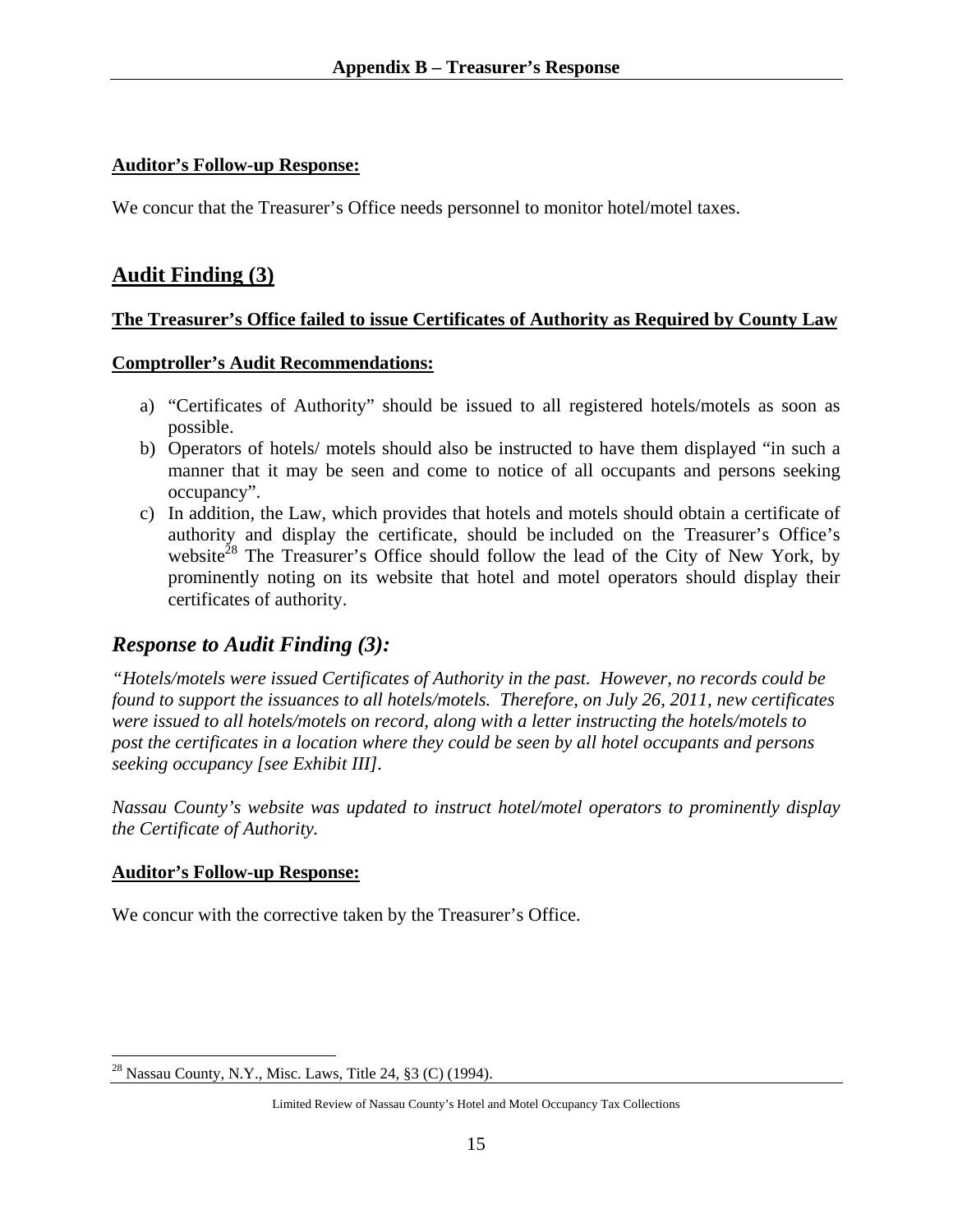# **Audit Finding (4):**

## **There are No Written Procedures for Hotel & Motel Occupancy Tax Collection**

#### **Comptroller's Audit Recommendation:**

All aspects of the hotel occupancy tax collection should be clearly documented in an up-to-date procedural manual.

## *Response to Audit Finding (4):*

*The Treasurer's Office presents the attached inter-departmental memo dated December 28, 2006 [Exhibit IV(a)] as proof that procedures were documented for the hotel/motel tax function. Copies of the Local Law 12-1994 and subsequent amendments were also on file to document the process. This memo provides high-level procedural steps for receiving and posting hotel/motel tax.* 

*The Treasurer's office developed more detail procedures for the function [Exhibit IV(b)]. The new procedural manual fully documents financial transactions relating to posting of revenue, provides financial system screen shots to assist with posting and includes a listing of hotel/motel contacts.* 

#### **Auditor's Follow-up Response:**

During the audit, the Treasurer's Office was not able to produce procedures for the auditors. Subsequently, the department located, updated and provided the procedures to the auditors.

# **Audit Finding (5):**

## **The Treasurer's Office's Unreconciled Receivables resulted in a Misposting of Revenue**

- In both years, 2009 and 2010, there were differences between NIFS Hotel/Motel revenues and the Treasurer's Schedule of Amounts Due, as follows:
	- o In 2009, the dollar amount in the Treasurer's Excel schedule, \$3,722,310, was greater than the hotel tax revenue reported in NIFS, \$3,666,233, by \$56,077.
	- o In 2010, the dollar amount in the Treasurer's Excel schedule, \$3,881,437, was less than the hotel tax revenue reported in NIFS, \$4,019,150, by \$137,713.

Limited Review of Nassau County's Hotel and Motel Occupancy Tax Collections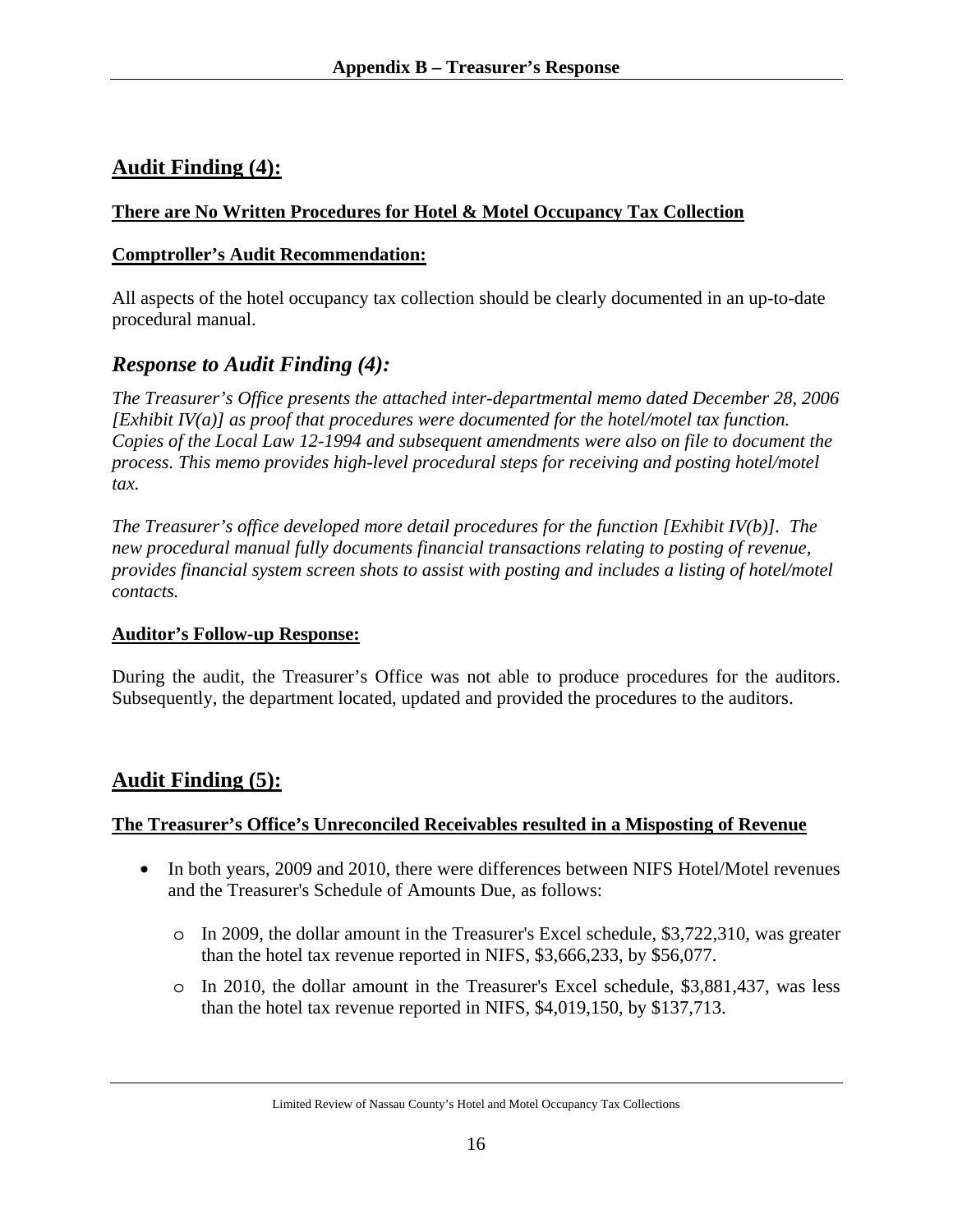# *Response to Audit Finding (5):*

*The variances listed for 2009 and 2010 are not true variances. The difference between the Excel schedule and the NIFS system is made up of the following: (1) prior year fourth quarter revenues, (2) late fees, and (3) current year fourth quarter revenues. During the audit, this was explained to the auditor. We further explained how to use the Excel (what to add, what to subtract) to prove to the revenue collection totals in the NIFS system. To illustrate, please see Exhibit V: "Response to Audit Finding (5)". This schedule documents the reconciliation and explains the variance between NIFS and Excel spreadsheets for 2009 and 2010.* 

• An account receivable and the subsequent receipt of a check for \$15,000, from the Nassau Coliseum for entertainment taxes, were misposted in January of 2011 to the NIFS Hotel/Motel Room Tax account for fiscal year 2010. The revenue should have been credited to the NIFS Entertainment Tax revenue account.<sup>29</sup> When this exception was brought to the attention of the Treasurer's Office, a correcting journal entry was immediately prepared and processed.

## **Comptroller's Audit Recommendation:**

Reconciliations should be prepared at least every quarter and definitely at the end of each fiscal year to ensure that receivables are accurately accounted for, and that posting errors are avoided.

## *Response to Audit Finding (5):*

 *Fifteen thousand dollars (\$15,000) were posted, in error, to TRGEN1300, R1192 – Hotel Room – instead of R1194 – Entertainment Tax. This was an error in the categorization of revenue, without impact to the allocation of Hotel/Motel revenue which is done from the GL account. Going forward, NIFS postings will be reconciled to the Excel schedules monthly, quarterly, and at year-end.* 

## **Auditor's Follow-up Response:**

 $\overline{a}$ 

During the audit, a \$15,000 misposting was noted that would have been corrected in a timely manner if reconciliations were prepared. The reconciliations serve a purpose and any reconciling items should be clear so an internal review can be performed.

<sup>&</sup>lt;sup>29</sup> NIFS Index Code TRGEN1300, Sub-Object R1192 records Hotel/Motel Tax revenues, while Index Code TRGEN1300, Sub-Object R1194 records Entertainment Tax Revenues.

Limited Review of Nassau County's Hotel and Motel Occupancy Tax Collections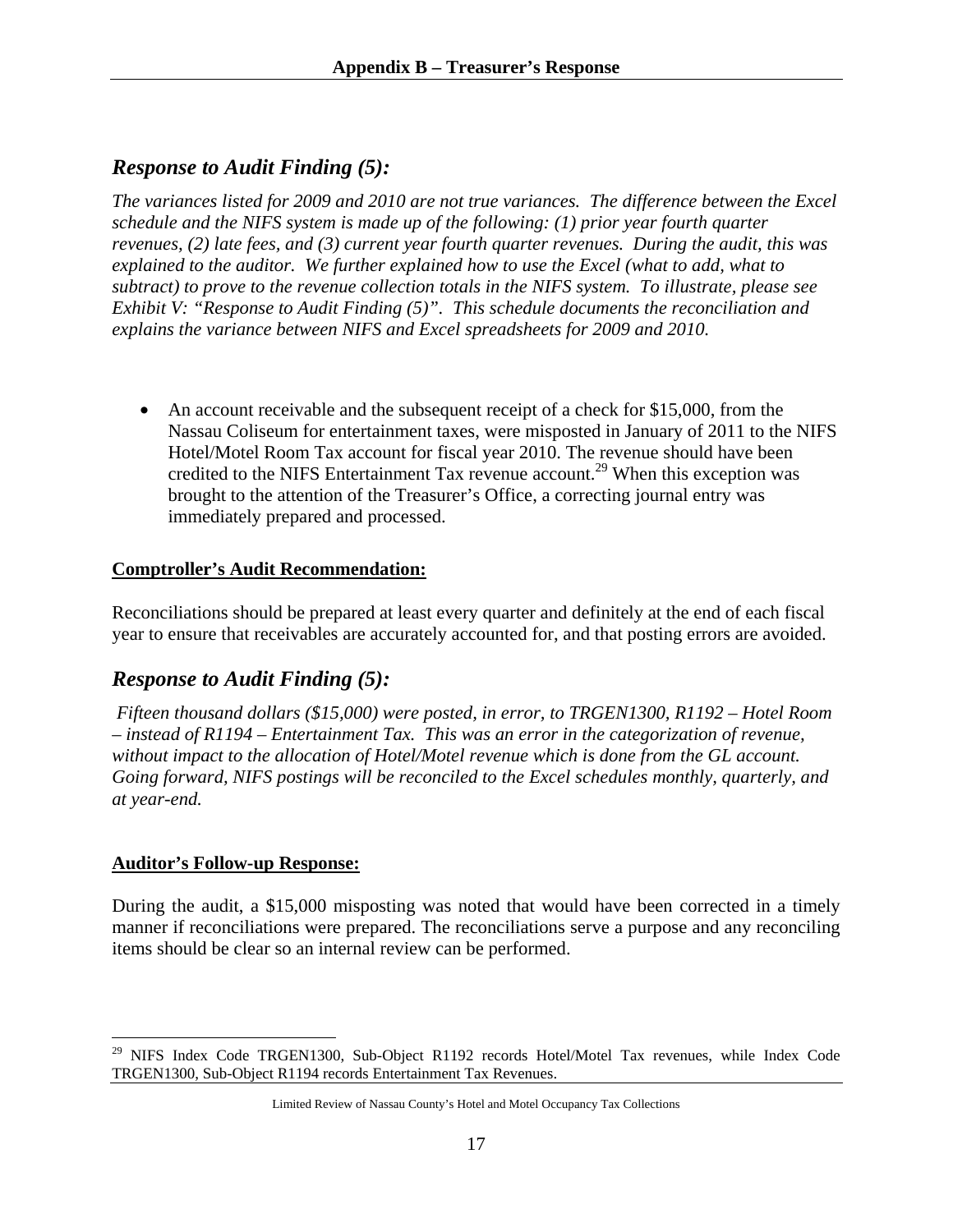# **Audit Finding (6):**

## **There was an Incorrect Allocation of Revenue between the Treasurer's Office and the Department of Parks, Recreation and Museums for 2010**

## **Comptroller's Audit Recommendation:**

The Treasurer's Office must perform periodic reconciliations of hotel and motel tax revenue posted to NIFS, particularly at year end, to ensure that the annual allocation of revenues between the Treasurer's Office and the Department of Parks, Recreation and Museums is made correctly.

# *Response to Audit Finding (6):*

*As noted in Audit Finding (5), the Treasurer's Office acknowledges that an error occurred in the posting of Entertainment Tax. However, this error did not impact the revenue allocation. The revenue (although it was categorized incorrectly) was not posted to GL68, which is the GL account that we use to allocate revenue. Therefore, it was not included in the hotel/motel allocation [refer to the detailed procedures, attached as Exhibit IV(b)].* 

## **Auditor's Follow-up Response:**

Reconciliations are currently being performed.

Thank you once again for your support. Please feel free to contact if you have any additional questions or require further clarification.

Sincerely,

Beaumont A. Jefferson

Beaumont Jefferson

Acting County Treasurer

BAJ/sl

cc: Tim Sullivan, Deputy County Executive of Finance Jo-Ann Greene, Director of Field Audit Vincent Abbatiello, Assistant Director of Field Audit